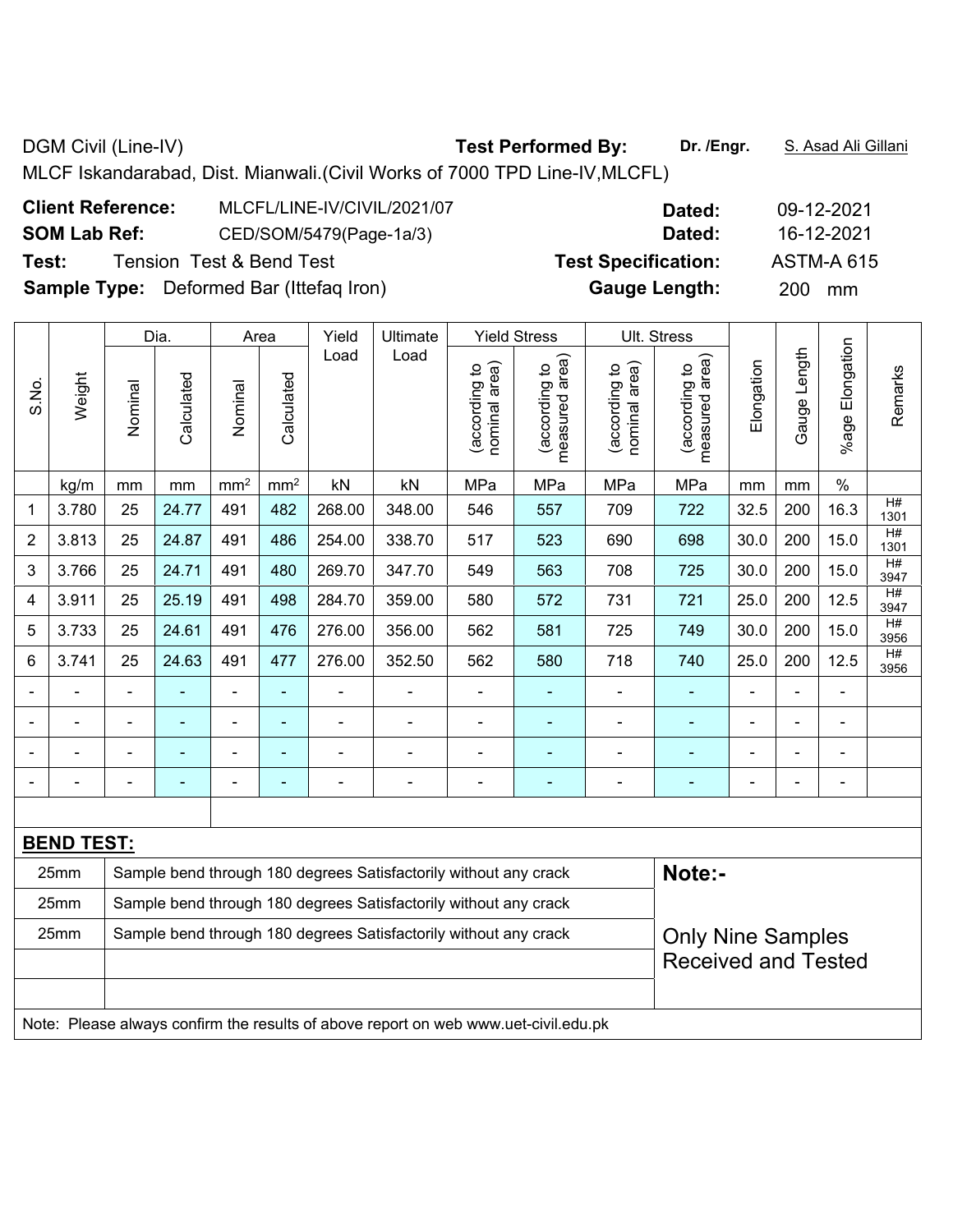**Client Reference:** MLCFL/LINE-IV/CIVIL/2021/07 **Dated:** 09-12-2021 **SOM Lab Ref:** CED/SOM/5479(Page-1b/3) **Dated:** 16-12-2021 **Test:** Tension Test & Bend Test **Test Specification:** ASTM-A 615 **Sample Type:** Deformed Bar (Ittefaq Iron) **Gauge Length:** 200 mm

|                |                                                                                     |                                                                  | Dia.           |                          | Area            | Yield          | Ultimate                                                         |                                | <b>Yield Stress</b>             |                                | Ult. Stress                     |                |                          |                 |                       |
|----------------|-------------------------------------------------------------------------------------|------------------------------------------------------------------|----------------|--------------------------|-----------------|----------------|------------------------------------------------------------------|--------------------------------|---------------------------------|--------------------------------|---------------------------------|----------------|--------------------------|-----------------|-----------------------|
| S.No.          | Weight                                                                              | Nominal                                                          | Calculated     | Nominal                  | Calculated      | Load           | Load                                                             | nominal area)<br>(according to | measured area)<br>(according to | nominal area)<br>(according to | measured area)<br>(according to | Elongation     | Gauge Length             | %age Elongation | Remarks               |
|                | kg/m                                                                                | mm                                                               | mm             | mm <sup>2</sup>          | mm <sup>2</sup> | kN             | kN                                                               | MPa                            | MPa                             | MPa                            | MPa                             | mm             | mm                       | $\%$            |                       |
| 1              | 3.835                                                                               | 25                                                               | 24.95          | 491                      | 489             | 332.70         | 396.00                                                           | 678                            | 681                             | 807                            | 810                             | 25.0           | 200                      | 12.5            | H#<br>664             |
| $\overline{2}$ | 3.692                                                                               | 25                                                               | 24.47          | 491                      | 470             | 252.50         | 335.70                                                           | 514                            | 537                             | 684                            | 714                             | 27.5           | 200                      | 13.8            | $\overline{H}$<br>664 |
| 3              | 3.720                                                                               | 25                                                               | 24.57          | 491                      | 474             | 290.20         | 363.20                                                           | 591                            | 613                             | 740                            | 767                             | 30.0           | 200                      | 15.0            | H#<br>1320            |
| 4              | 3.809                                                                               | 25                                                               | 24.86          | 491                      | 485             | 252.70         | 337.00                                                           | 515                            | 521                             | 687                            | 695                             | 25.0           | 200                      | 12.5            | H#<br>1320            |
| 5              | 3.724                                                                               | 25                                                               | 24.58          | 491                      | 474             | 252.70         | 337.50                                                           | 515                            | 533                             | 688                            | 712                             | 32.5           | 200                      | 16.3            | H#<br>645             |
| 6              | 3.740                                                                               | 25                                                               | 24.63          | 491                      | 476             | 276.50         | 357.20                                                           | 563                            | 581                             | 728                            | 750                             | 30.0           | 200                      | 15.0            | H#<br>645             |
| $\blacksquare$ | $\blacksquare$                                                                      | $\blacksquare$                                                   |                | $\blacksquare$           | ä,              |                | $\blacksquare$                                                   | $\overline{\phantom{a}}$       | $\blacksquare$                  | $\blacksquare$                 | ÷,                              | $\blacksquare$ | ä,                       | $\blacksquare$  |                       |
|                | ÷,                                                                                  | $\overline{a}$                                                   | $\blacksquare$ | $\overline{\phantom{a}}$ | $\blacksquare$  | $\blacksquare$ | $\blacksquare$                                                   | $\qquad \qquad \blacksquare$   | $\blacksquare$                  | $\blacksquare$                 | ٠                               | -              | ä,                       | $\blacksquare$  |                       |
|                | ä,                                                                                  | $\blacksquare$                                                   | $\blacksquare$ | $\overline{\phantom{a}}$ | $\blacksquare$  | $\blacksquare$ | $\blacksquare$                                                   | $\overline{a}$                 | $\blacksquare$                  | $\blacksquare$                 | $\blacksquare$                  | ä,             | L,                       | $\blacksquare$  |                       |
|                | $\blacksquare$                                                                      | $\overline{a}$                                                   | $\blacksquare$ | $\overline{\phantom{a}}$ | $\blacksquare$  | $\blacksquare$ | $\overline{\phantom{a}}$                                         | $\blacksquare$                 | ٠                               | $\blacksquare$                 | ٠                               | -              | $\overline{\phantom{a}}$ | ÷,              |                       |
|                |                                                                                     |                                                                  |                |                          |                 |                |                                                                  |                                |                                 |                                |                                 |                |                          |                 |                       |
|                | <b>BEND TEST:</b>                                                                   |                                                                  |                |                          |                 |                |                                                                  |                                |                                 |                                |                                 |                |                          |                 |                       |
|                | 25mm                                                                                |                                                                  |                |                          |                 |                | Sample bend through 180 degrees Satisfactorily without any crack |                                |                                 |                                | Note:-                          |                |                          |                 |                       |
|                | 25mm                                                                                | Sample bend through 180 degrees Satisfactorily without any crack |                |                          |                 |                |                                                                  |                                |                                 |                                |                                 |                |                          |                 |                       |
|                | 25mm                                                                                |                                                                  |                |                          |                 |                | Sample bend through 180 degrees Satisfactorily without any crack |                                |                                 |                                | <b>Only Nine Samples</b>        |                |                          |                 |                       |
|                |                                                                                     |                                                                  |                |                          |                 |                |                                                                  |                                |                                 |                                | <b>Received and Tested</b>      |                |                          |                 |                       |
|                |                                                                                     |                                                                  |                |                          |                 |                |                                                                  |                                |                                 |                                |                                 |                |                          |                 |                       |
|                | Note: Please always confirm the results of above report on web www.uet-civil.edu.pk |                                                                  |                |                          |                 |                |                                                                  |                                |                                 |                                |                                 |                |                          |                 |                       |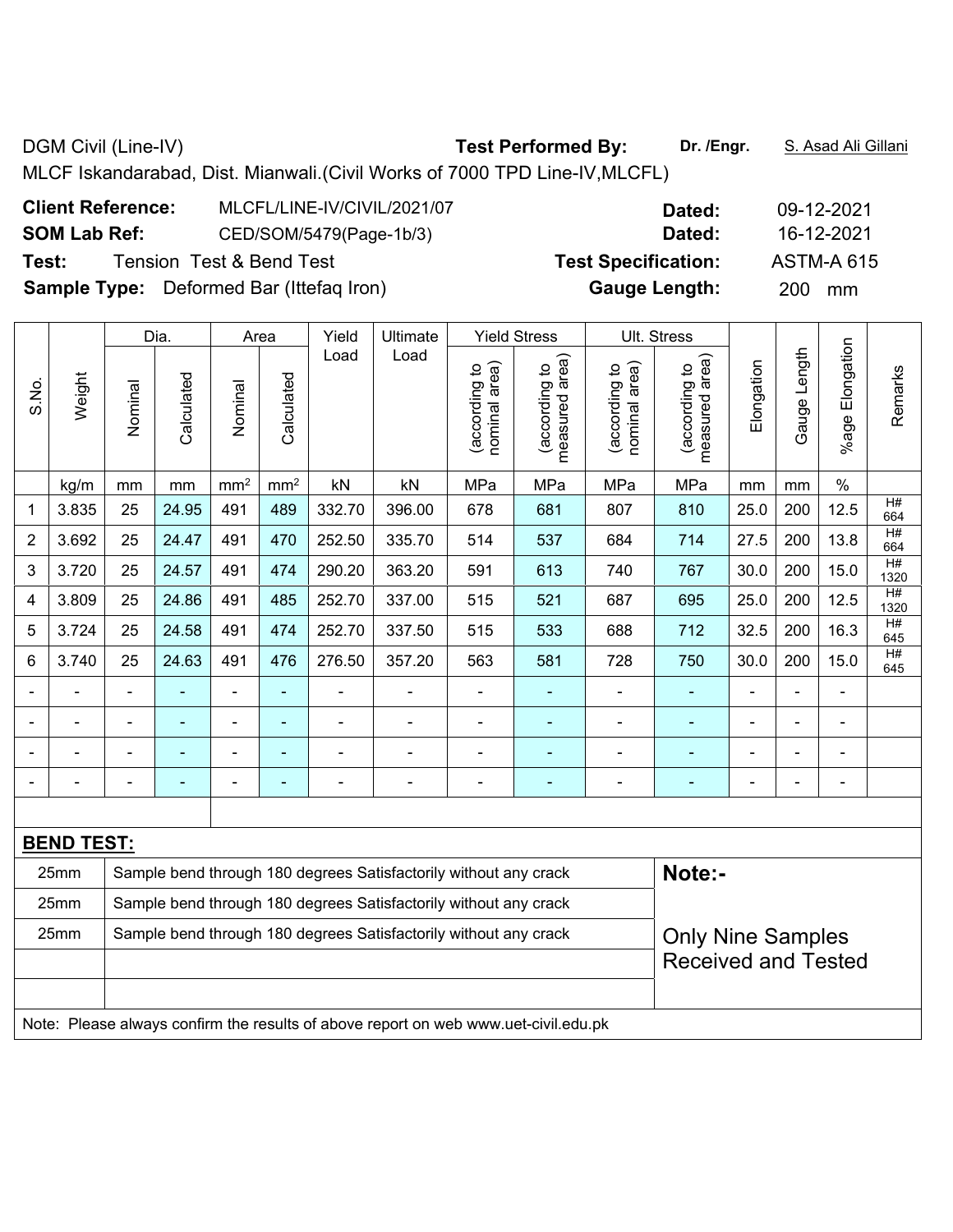**Client Reference:** MLCFL/LINE-IV/CIVIL/2021/07 **Dated:** 09-12-2021 **SOM Lab Ref:** CED/SOM/5479(Page-2/3) **Dated:** 16-12-2021 **Test:** Tension Test & Bend Test **Test Specification:** ASTM-A 615

**Sample Type:** Deformed Bar (Mughal Steel) **Gauge Length:** 200 mm

|                                                                                    |                   |         | Dia.       |                 | Area            | Yield  | Ultimate |                                | <b>Yield Stress</b>             |                                | Ult. Stress                        |            |              |                 |             |
|------------------------------------------------------------------------------------|-------------------|---------|------------|-----------------|-----------------|--------|----------|--------------------------------|---------------------------------|--------------------------------|------------------------------------|------------|--------------|-----------------|-------------|
| S.No.                                                                              | Weight            | Nominal | Calculated | Nominal         | Calculated      | Load   | Load     | nominal area)<br>(according to | measured area)<br>(according to | nominal area)<br>(according to | area)<br>(according to<br>measured | Elongation | Gauge Length | %age Elongation | Remarks     |
|                                                                                    | kg/m              | mm      | mm         | mm <sup>2</sup> | mm <sup>2</sup> | kN     | kN       | MPa                            | MPa                             | MPa                            | MPa                                | mm         | mm           | $\%$            |             |
| 1                                                                                  | 4.000             | 25      | 25.48      | 491             | 510             | 284.50 | 354.20   | 580                            | 558                             | 722                            | 695                                | 30.0       | 200          | 15.0            | H#E6616     |
| $\overline{2}$                                                                     | 4.012             | 25      | 25.51      | 491             | 511             | 279.50 | 350.00   | 569                            | 547                             | 713                            | 685                                | 32.5       | 200          | 16.3            | H#<br>E6616 |
| 3                                                                                  | 3.933             | 25      | 25.26      | 491             | 501             | 281.00 | 352.00   | 572                            | 561                             | 717                            | 703                                | 35.0       | 200          | 17.5            | H#E6628     |
| 4                                                                                  | 3.958             | 25      | 25.34      | 491             | 504             | 271.50 | 348.00   | 553                            | 539                             | 709                            | 691                                | 27.5       | 200          | 13.8            | H#E6628     |
| 5                                                                                  | 3.968             | 25      | 25.37      | 491             | 505             | 282.50 | 353.70   | 576                            | 559                             | 721                            | 700                                | 30.0       | 200          | 15.0            | H#D5015     |
| 6                                                                                  | 4.000             | 25      | 25.47      | 491             | 510             | 270.20 | 347.50   | 550                            | 531                             | 708                            | 682                                | 37.5       | 200          | 18.8            | H#D5015     |
| 7                                                                                  | 3.898             | 25      | 25.15      | 491             | 497             | 272.20 | 352.50   | 555                            | 549                             | 718                            | 710                                | 32.5       | 200          | 16.3            | H#D5006     |
| 8                                                                                  | 3.853             | 25      | 25.00      | 491             | 491             | 271.70 | 345.70   | 554                            | 554                             | 704                            | 705                                | 35.0       | 200          | 17.5            | H#D5006     |
| 9                                                                                  | 3.878             | 25      | 25.08      | 491             | 494             | 248.20 | 321.00   | 506                            | 503                             | 654                            | 650                                | 37.5       | 200          | 18.8            | H#A8232     |
| 10                                                                                 | 3.832             | 25      | 24.93      | 491             | 488             | 259.20 | 330.50   | 528                            | 531                             | 673                            | 677                                | 32.5       | 200          | 16.3            | H#A8232     |
|                                                                                    |                   |         |            |                 |                 |        |          |                                |                                 |                                |                                    |            |              |                 |             |
|                                                                                    | <b>BEND TEST:</b> |         |            |                 |                 |        |          |                                |                                 |                                |                                    |            |              |                 |             |
| Note:-<br>25mm<br>Sample bend through 180 degrees Satisfactorily without any crack |                   |         |            |                 |                 |        |          |                                |                                 |                                |                                    |            |              |                 |             |

| 25mm             | Sample bend through 180 degrees Satisfactorily without any crack                    |                             |
|------------------|-------------------------------------------------------------------------------------|-----------------------------|
| 25mm             | Sample bend through 180 degrees Satisfactorily without any crack                    | <b>Only Fifteen Samples</b> |
| 25 <sub>mm</sub> | Sample bend through 180 degrees Satisfactorily without any crack                    | <b>Received and Tested</b>  |
| 25mm             | Sample bend through 180 degrees Satisfactorily without any crack                    |                             |
|                  | Note: Please always confirm the results of above report on web www.uet-civil.edu.pk |                             |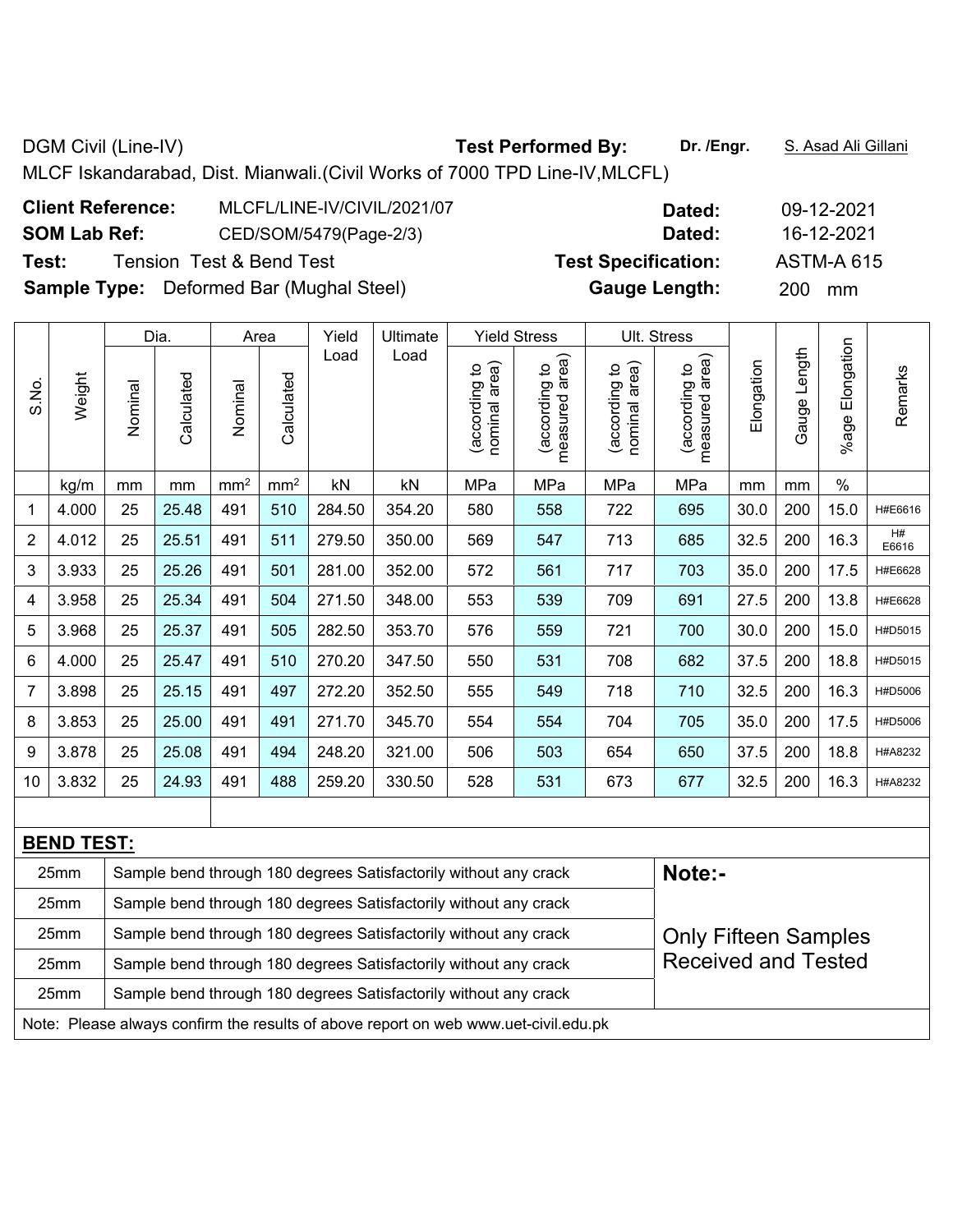| <b>Client Reference:</b> | MLCFL/LINE-IV/CIVIL/2021/07                     | Dated:                     | 09-12-202        |
|--------------------------|-------------------------------------------------|----------------------------|------------------|
| <b>SOM Lab Ref:</b>      | CED/SOM/5479(Page-3/3)                          | Dated:                     | 16-12-202        |
| Test:                    | <b>Tension Test &amp; Bend Test</b>             | <b>Test Specification:</b> | ASTM-A 6         |
|                          | <b>Sample Type:</b> Deformed Bar (Mughal Steel) | <b>Gauge Length:</b>       | <b>200</b><br>mm |

|                |                   |         | Dia.       |                 | Area            | Yield  | Ultimate |                                | <b>Yield Stress</b>                |                                | Ult. Stress                        |            |              |                    |             |
|----------------|-------------------|---------|------------|-----------------|-----------------|--------|----------|--------------------------------|------------------------------------|--------------------------------|------------------------------------|------------|--------------|--------------------|-------------|
| S.No.          | Weight            | Nominal | Calculated | Nominal         | Calculated      | Load   | Load     | nominal area)<br>(according to | area)<br>(according to<br>measured | nominal area)<br>(according to | area)<br>(according to<br>measured | Elongation | Gauge Length | Elongation<br>%age | Remarks     |
|                | kg/m              | mm      | mm         | mm <sup>2</sup> | mm <sup>2</sup> | kN     | kN       | MPa                            | MPa                                | MPa                            | MPa                                | mm         | mm           | $\%$               |             |
| 1              | 2.508             | 20      | 20.15      | 314             | 319             | 176.20 | 214.70   | 561                            | 553                                | 683                            | 674                                | 35.0       | 200          | 17.5               | H#A<br>8201 |
| $\overline{2}$ | 2.522             | 20      | 20.22      | 314             | 321             | 176.50 | 214.90   | 562                            | 550                                | 684                            | 669                                | 32.5       | 200          | 16.3               | H#A<br>8201 |
| 3              | 2.570             | 20      | 20.42      | 314             | 327             | 179.00 | 218.20   | 570                            | 547                                | 695                            | 667                                | 35.0       | 200          | 17.5               | H#A<br>9125 |
| 4              | 2.558             | 20      | 20.37      | 314             | 326             | 177.20 | 217.70   | 564                            | 544                                | 693                            | 669                                | 32.5       | 200          | 16.3               | H#A<br>9125 |
| 5              | 2.454             | 20      | 19.95      | 314             | 313             | 180.20 | 217.20   | 574                            | 577                                | 691                            | 695                                | 30.0       | 200          | 15.0               | H#B<br>553  |
| 6              | 2.451             | 20      | 19.94      | 314             | 312             | 180.00 | 218.00   | 573                            | 577                                | 694                            | 699                                | 32.5       | 200          | 16.3               | H#B<br>553  |
| 7              | 2.654             | 20      | 20.75      | 314             | 338             | 185.00 | 230.20   | 589                            | 548                                | 733                            | 681                                | 30.0       | 200          | 15.0               | H#C<br>2484 |
| 8              | 2.729             | 20      | 21.04      | 314             | 348             | 192.20 | 237.00   | 612                            | 553                                | 754                            | 682                                | 32.5       | 200          | 16.3               | H#C<br>2484 |
| 9              | 2.468             | 20      | 20.01      | 314             | 314             | 182.20 | 219.00   | 580                            | 580                                | 697                            | 697                                | 32.5       | 200          | 16.3               | H#E<br>6585 |
| 10             | 2.454             | 20      | 19.95      | 314             | 313             | 181.50 | 218.00   | 578                            | 581                                | 694                            | 698                                | 32.5       | 200          | 16.3               | H#E<br>6585 |
|                |                   |         |            |                 |                 |        |          |                                |                                    |                                |                                    |            |              |                    |             |
|                | <b>BEND TEST:</b> |         |            |                 |                 |        |          |                                |                                    |                                |                                    |            |              |                    |             |

| 20mm                                                                                | Sample bend through 180 degrees Satisfactorily without any crack | Note:-                      |  |  |  |  |  |  |
|-------------------------------------------------------------------------------------|------------------------------------------------------------------|-----------------------------|--|--|--|--|--|--|
| 20 <sub>mm</sub>                                                                    | Sample bend through 180 degrees Satisfactorily without any crack |                             |  |  |  |  |  |  |
| 20 <sub>mm</sub>                                                                    | Sample bend through 180 degrees Satisfactorily without any crack | <b>Only Fifteen Samples</b> |  |  |  |  |  |  |
| 20 <sub>mm</sub>                                                                    | Sample bend through 180 degrees Satisfactorily without any crack | <b>Received and Tested</b>  |  |  |  |  |  |  |
| 20 <sub>mm</sub>                                                                    | Sample bend through 180 degrees Satisfactorily without any crack |                             |  |  |  |  |  |  |
| Note: Please always confirm the results of above report on web www.uet-civil.edu.pk |                                                                  |                             |  |  |  |  |  |  |

**Client Reference:** MLCFL/LINE-IV/CIVIL/2021/07 **Dated:** 09-12-2021 **SOM Lab Ref:** CED/SOM/5479(Page-3/3) **Dated:** 16-12-2021

**Test:** Tension Test & Bend Test **Test Specification:** ASTM-A 615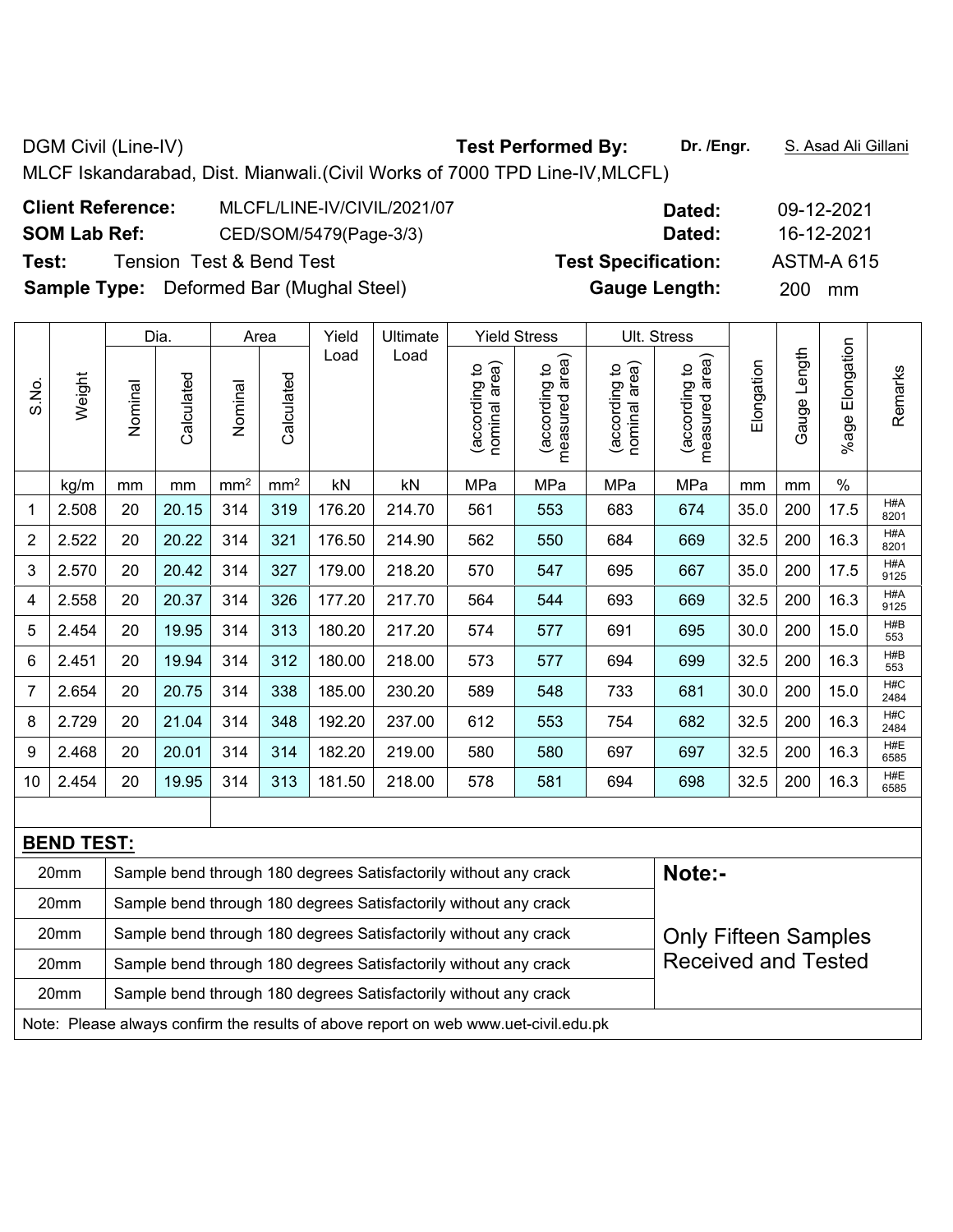Colonel Azim Ilyas ® **Test Performed By: Dr. /Engr.** S Asad Ali Gillani

Executive Director,Lahore Diocesan Board Of Eduction.(Deny`s High School,Muree Ph-III)

|        | <b>Client Reference:</b><br>COORD/124/91/BLDG |                            | UVII LUM<br>Ref: | 5474(Page-1/ |
|--------|-----------------------------------------------|----------------------------|------------------|--------------|
| Dated: | 15-12-2021                                    |                            | Dated:           | 16-12-2021   |
| Test:  | <b>Tension Test &amp; Bend Test</b>           | <b>Test Specification:</b> | ASTM-A-615       |              |

**Specification:** ASTM-A-615 **Gauge Length:** 8 inch **Sample Type:** Deformed Bar

**SOM Lab Ref:** 5474(Page-1/2)

|                          |                   |                | Dia.       |                              | Area            | Yield          | Ultimate                                                         |                                | <b>Yield Stress</b>             |                                | Ult. Stress                        |                              |                |                          |         |
|--------------------------|-------------------|----------------|------------|------------------------------|-----------------|----------------|------------------------------------------------------------------|--------------------------------|---------------------------------|--------------------------------|------------------------------------|------------------------------|----------------|--------------------------|---------|
| S.No.                    | Weight            | Nominal        | Calculated | Nominal                      | Calculated      | Load           | Load                                                             | nominal area)<br>(according to | measured area)<br>(according to | (according to<br>nominal area) | area)<br>(according to<br>measured | Elongation                   | Gauge Length   | %age Elongation          | Remarks |
|                          | lb/ft             | $\#$           | in         | in <sup>2</sup>              | in <sup>2</sup> | Tons           | Tons                                                             | psi                            | psi                             | psi                            | psi                                | in                           | in             | $\%$                     |         |
| 1                        | 2.663             | 8              | 0.998      | 0.79                         | 0.783           | 25.66          | 35.75                                                            | 71630                          | 72270                           | 99800                          | 100700                             | 1.20                         | 8.0            | 15.0                     |         |
| $\overline{2}$           | 2.669             | 8              | 0.999      | 0.79                         | 0.784           | 25.96          | 36.00                                                            | 72480                          | 73040                           | 100510                         | 101280                             | 1.40                         | 8.0            | 17.5                     |         |
| 3                        | 0.662             | 4              | 0.498      | 0.20                         | 0.195           | 7.94           | 9.53                                                             | 87570                          | 89810                           | 105100                         | 107800                             | 0.90                         | 8.0            | 11.3                     |         |
| 4                        | 0.661             | 4              | 0.497      | 0.20                         | 0.194           | 7.85           | 9.40                                                             | 86560                          | 89230                           | 103640                         | 106850                             | 0.70                         | 8.0            | 8.8                      |         |
|                          |                   | $\blacksquare$ |            | ۰                            | ٠               |                |                                                                  | $\blacksquare$                 |                                 |                                | ٠                                  | $\blacksquare$               | $\blacksquare$ | $\blacksquare$           |         |
|                          |                   | $\blacksquare$ | ÷,         | $\blacksquare$               | ۰               |                | $\overline{\phantom{0}}$                                         | $\blacksquare$                 | $\blacksquare$                  | $\blacksquare$                 | ۰                                  | $\blacksquare$               |                | $\blacksquare$           |         |
|                          |                   |                |            | ۰                            | -               |                |                                                                  | ۰                              |                                 |                                | ۰                                  | $\blacksquare$               |                |                          |         |
|                          | $\blacksquare$    | $\blacksquare$ | ۰          | $\blacksquare$               | ۰               | $\blacksquare$ | $\blacksquare$                                                   | $\blacksquare$                 | $\blacksquare$                  | $\blacksquare$                 | ٠                                  | $\blacksquare$               |                | $\blacksquare$           |         |
|                          |                   |                |            | $\blacksquare$               | -               |                |                                                                  |                                |                                 |                                |                                    | $\blacksquare$               |                |                          |         |
| $\overline{\phantom{0}}$ |                   | $\blacksquare$ | ۰          | $\qquad \qquad \blacksquare$ | ۰               | ٠              | ٠                                                                | -                              | $\overline{a}$                  | $\blacksquare$                 | $\overline{\phantom{0}}$           | $\qquad \qquad \blacksquare$ | $\blacksquare$ | $\overline{\phantom{0}}$ |         |
|                          |                   |                |            |                              |                 |                |                                                                  |                                |                                 |                                |                                    |                              |                |                          |         |
|                          | <b>BEND TEST:</b> |                |            |                              |                 |                |                                                                  |                                |                                 |                                |                                    |                              |                |                          |         |
|                          | # 8               |                |            |                              |                 |                | Sample bend through 180 degrees Satisfactorily without any crack |                                |                                 |                                | Note:-                             |                              |                |                          |         |
|                          | #4                |                |            |                              |                 |                | Sample bend through 180 degrees Satisfactorily without any crack |                                |                                 |                                |                                    |                              |                |                          |         |
|                          |                   |                |            |                              |                 |                |                                                                  |                                |                                 |                                | <b>Only Six Samples</b>            |                              |                |                          |         |
|                          |                   |                |            |                              |                 |                |                                                                  |                                |                                 | <b>Received and Tested</b>     |                                    |                              |                |                          |         |

Note: Please always confirm the results of above report on web www.uet-civil.edu.pk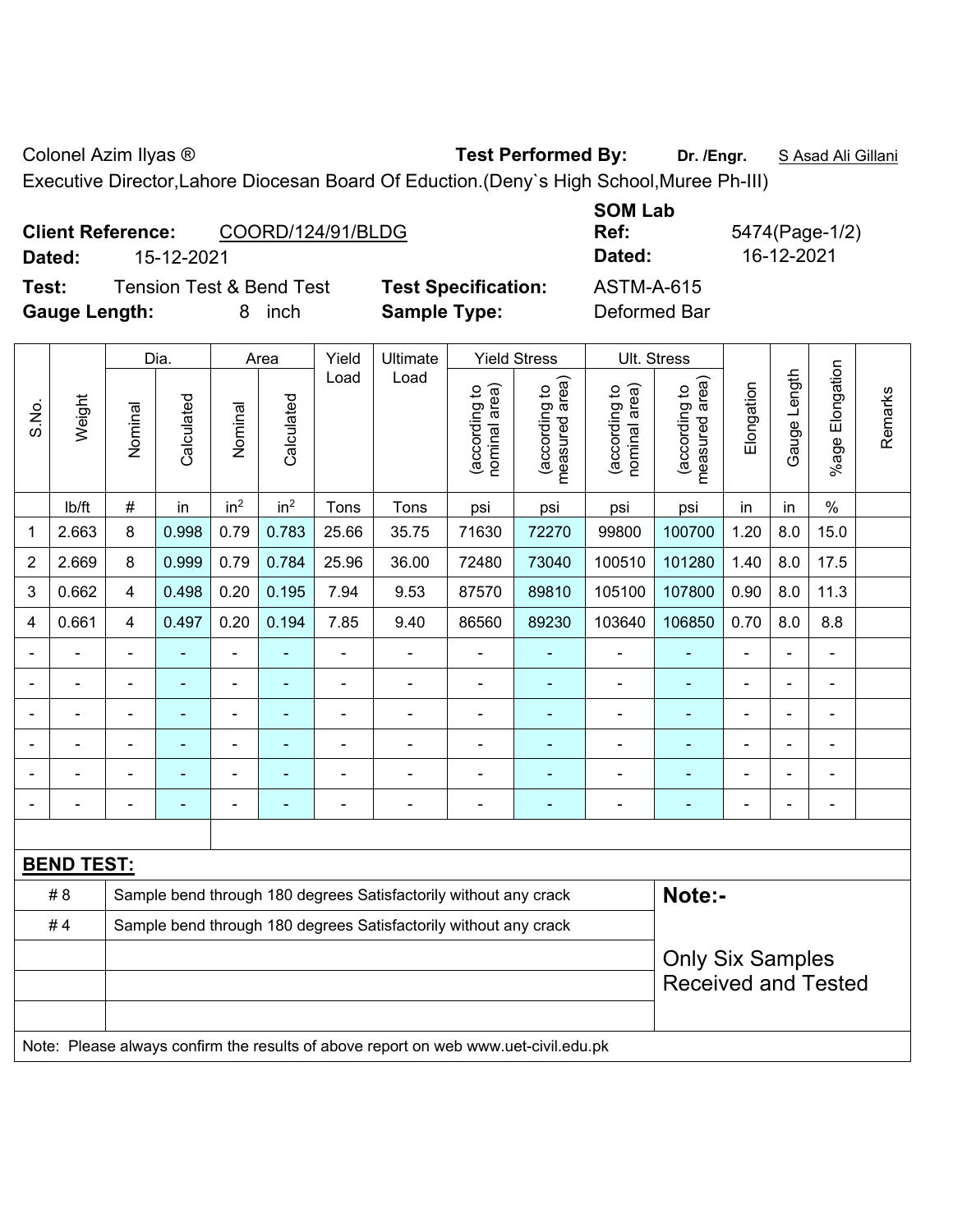Colonel Azim Ilyas ® **Test Performed By: Dr. /Engr.** S Asad Ali Gillani

Executive Director,Lahore Diocesan Board Of Eduction.(Deny`s High School,Muree Ph-III)

|        | <b>Client Reference:</b> | COORD/124/92/BLDG                   |      |
|--------|--------------------------|-------------------------------------|------|
| Dated: | 16-12-2021               |                                     |      |
| Test:  |                          | <b>Tension Test &amp; Bend Test</b> | Test |

**Specification:** ASTM-A-615

**SOM Lab Ref:** 5474(Page-2/2) **Dated:** 16-12-2021 **Dated:** 16-12-2021

**Gauge Length:** 8 inch **Sample Type:** Deformed Bar

|                |                   |                | Dia.       |                 | Area            | Yield          | Ultimate                                                                                 |                                | <b>Yield Stress</b>                         | Ult. Stress                    |                                 |                |              |                      |         |
|----------------|-------------------|----------------|------------|-----------------|-----------------|----------------|------------------------------------------------------------------------------------------|--------------------------------|---------------------------------------------|--------------------------------|---------------------------------|----------------|--------------|----------------------|---------|
| S.No.          | Weight            | Nominal        | Calculated | Nominal         | Calculated      | Load           | Load                                                                                     | (according to<br>nominal area) | (according to<br>neasured area)<br>measured | nominal area)<br>(according to | (according to<br>measured area) | Elongation     | Gauge Length | Elongation<br>%age l | Remarks |
|                | lb/ft             | $\#$           | in         | in <sup>2</sup> | in <sup>2</sup> | Tons           | Tons                                                                                     | psi                            | psi                                         | psi                            | psi                             | in             | in           | $\%$                 |         |
| 1              | 2.687             | 8              | 1.003      | 0.79            | 0.790           | 27.85          | 37.56                                                                                    | 77750                          | 77750                                       | 104870                         | 104870                          | 1.20           | 8.0          | 15.0                 |         |
| $\overline{2}$ | 2.693             | $\bf 8$        | 1.004      | 0.79            | 0.791           | 27.73          | 37.46                                                                                    | 77410                          | 77310                                       | 104580                         | 104450                          | 1.20           | 8.0          | 15.0                 |         |
| 3              | 0.670             | $\overline{4}$ | 0.501      | 0.20            | 0.197           | 6.98           | 8.99                                                                                     | 77000                          | 78170                                       | 99150                          | 100660                          | 1.00           | 8.0          | 12.5                 |         |
| 4              | 0.664             | 4              | 0.498      | 0.20            | 0.195           | 8.05           | 9.50                                                                                     | 88800                          | 91080                                       | 104770                         | 107450                          | 0.90           | 8.0          | 11.3                 |         |
|                |                   | $\blacksquare$ | ÷,         | $\blacksquare$  |                 | $\blacksquare$ | ÷                                                                                        |                                |                                             | $\overline{\phantom{a}}$       | $\blacksquare$                  | ä,             |              | $\blacksquare$       |         |
|                |                   |                | ÷,         | $\blacksquare$  |                 |                |                                                                                          |                                |                                             |                                |                                 |                |              | $\blacksquare$       |         |
|                |                   | $\blacksquare$ |            |                 |                 |                |                                                                                          |                                |                                             | $\blacksquare$                 |                                 |                |              |                      |         |
| $\blacksquare$ |                   | $\blacksquare$ | ۰          | $\blacksquare$  |                 |                | ÷                                                                                        | Ē,                             |                                             | $\blacksquare$                 |                                 | $\blacksquare$ |              | $\blacksquare$       |         |
|                |                   | $\blacksquare$ | -          | ۰               |                 |                |                                                                                          |                                |                                             | $\blacksquare$                 |                                 |                |              | $\blacksquare$       |         |
|                |                   |                |            |                 |                 |                | ÷                                                                                        |                                |                                             | $\blacksquare$                 | ۰                               |                |              | ۰                    |         |
|                |                   |                |            |                 |                 |                |                                                                                          |                                |                                             |                                |                                 |                |              |                      |         |
|                | <b>BEND TEST:</b> |                |            |                 |                 |                |                                                                                          |                                |                                             |                                |                                 |                |              |                      |         |
|                | #8                |                |            |                 |                 |                | Sample bend through 180 degrees Satisfactorily without any crack                         |                                |                                             |                                | Note:-                          |                |              |                      |         |
|                | #4                |                |            |                 |                 |                | Sample bend through 180 degrees Satisfactorily without any crack                         |                                |                                             |                                |                                 |                |              |                      |         |
|                |                   |                |            |                 |                 |                |                                                                                          |                                |                                             |                                | <b>Only Six Samples</b>         |                |              |                      |         |
|                |                   |                |            |                 |                 |                |                                                                                          |                                |                                             |                                | <b>Received and Tested</b>      |                |              |                      |         |
|                |                   |                |            |                 |                 |                |                                                                                          |                                |                                             |                                |                                 |                |              |                      |         |
|                |                   |                |            |                 |                 |                | Note: Dlogge olympic confirm the require of oboys report on useb using ust objid odu ply |                                |                                             |                                |                                 |                |              |                      |         |

Note: Please always confirm the results of above report on web www.uet-civil.edu.pk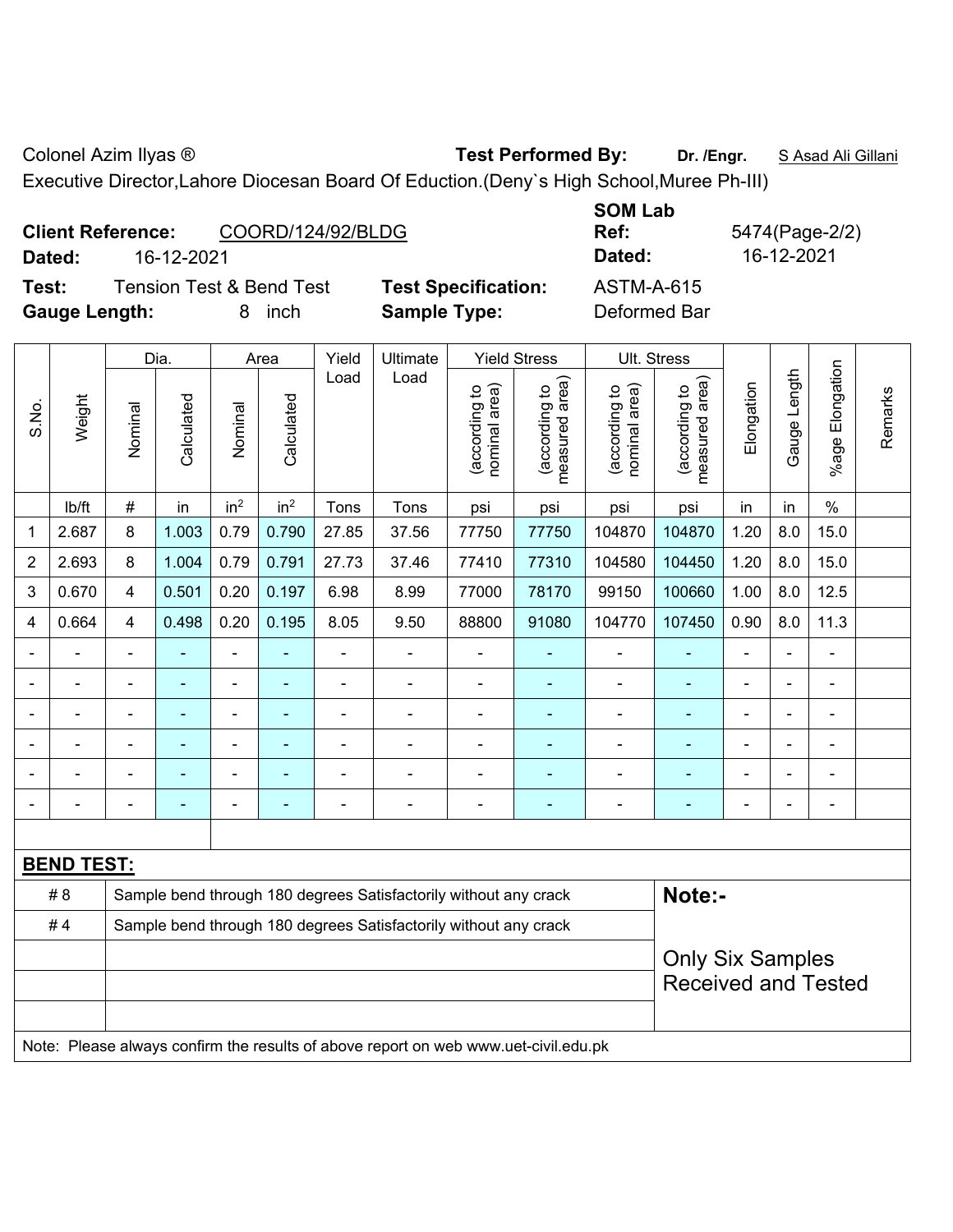Sub Divisional Officer, **Test Performed By:** Dr. /Engr. **SAsad Ali Gillani** Sub Divisional Officer,

Building Sub Division No.1 R Y Khan.(Establishment of Govt.Associate College For Boys)

| <b>Client Reference:</b> |            | 1924/RYK                            |                            | <b>SUM LAD</b><br>Ref: | 5475(Page-1/1) |
|--------------------------|------------|-------------------------------------|----------------------------|------------------------|----------------|
| Dated:                   | 09-11-2021 |                                     |                            | Dated:                 | 16-12-2021     |
| Test:                    |            | <b>Tension Test &amp; Bend Test</b> | <b>Test Specification:</b> | ASTM-A-615             |                |
| <b>Gauge Length:</b>     |            | inch<br>8                           | <b>Sample Type:</b>        | Deformed Bar           |                |

|                |                   |                                                                                     | Dia.                                                                       |                 | Area                     | Yield                    | Ultimate                                                         |                                | <b>Yield Stress</b>             |                                | Ult. Stress                     |                          |              |                          |         |
|----------------|-------------------|-------------------------------------------------------------------------------------|----------------------------------------------------------------------------|-----------------|--------------------------|--------------------------|------------------------------------------------------------------|--------------------------------|---------------------------------|--------------------------------|---------------------------------|--------------------------|--------------|--------------------------|---------|
| S.No.          | Weight            | Nominal                                                                             | Calculated                                                                 | Nominal         | Calculated               | Load                     | Load                                                             | nominal area)<br>(according to | (according to<br>measured area) | nominal area)<br>(according to | (according to<br>measured area) | Elongation               | Gauge Length | %age Elongation          | Remarks |
|                | Ib/ft             | $\#$                                                                                | in                                                                         | in <sup>2</sup> | in <sup>2</sup>          | Tons                     | Tons                                                             | psi                            | psi                             | psi                            | psi                             | in                       | in           | $\%$                     |         |
| 1              | 2.625             | 8                                                                                   | 0.991                                                                      | 0.79            | 0.771                    | 22.17                    | 33.94                                                            | 61900                          | 63420                           | 94770                          | 97100                           | 1.30                     | 8.0          | 16.3                     |         |
| $\overline{2}$ | 1.535             | 6                                                                                   | 0.758                                                                      | 0.44            | 0.451                    | 10.88                    | 16.18                                                            | 54520                          | 53190                           | 81090                          | 79110                           | 0.80                     | 8.0          | 10.0                     |         |
| 3              | 0.659             | $\overline{4}$                                                                      | 0.497                                                                      | 0.20            | 0.194                    | 6.14                     | 6.49                                                             | 67670                          | 69770                           | 71610                          | 73820                           | 0.10                     | 8.0          | 1.3                      |         |
|                |                   | L.                                                                                  | $\blacksquare$                                                             | $\blacksquare$  | ä,                       | L,                       | L,                                                               | ä,                             |                                 |                                | ä,                              | $\blacksquare$           |              | ÷,                       |         |
|                | ä,                |                                                                                     | ä,                                                                         | ÷               |                          | $\blacksquare$           | ä,                                                               | $\blacksquare$                 | ۰                               | $\blacksquare$                 | ä,                              |                          |              | ä,                       |         |
|                |                   |                                                                                     |                                                                            |                 |                          |                          | ÷                                                                | $\blacksquare$                 |                                 |                                |                                 |                          |              | $\blacksquare$           |         |
|                |                   |                                                                                     |                                                                            |                 |                          |                          |                                                                  |                                |                                 |                                |                                 |                          |              |                          |         |
|                |                   | $\overline{a}$                                                                      |                                                                            | $\blacksquare$  | $\overline{\phantom{0}}$ |                          | $\overline{\phantom{0}}$                                         | $\blacksquare$                 |                                 | $\overline{\phantom{0}}$       | $\overline{\phantom{0}}$        |                          |              | $\overline{a}$           |         |
|                |                   |                                                                                     |                                                                            | $\blacksquare$  |                          |                          |                                                                  | $\blacksquare$                 |                                 |                                |                                 |                          |              | ÷                        |         |
|                |                   | $\blacksquare$                                                                      |                                                                            | $\overline{a}$  | $\blacksquare$           | $\overline{\phantom{0}}$ | $\overline{\phantom{0}}$                                         | $\overline{a}$                 | ۰                               | -                              | ۰                               | $\overline{\phantom{0}}$ |              | $\overline{\phantom{a}}$ |         |
|                |                   |                                                                                     |                                                                            |                 |                          |                          |                                                                  |                                |                                 |                                |                                 |                          |              |                          |         |
|                | <b>BEND TEST:</b> |                                                                                     |                                                                            |                 |                          |                          |                                                                  |                                |                                 |                                |                                 |                          |              |                          |         |
|                | # 8               |                                                                                     | Note:-<br>Sample bend through 180 degrees Satisfactorily without any crack |                 |                          |                          |                                                                  |                                |                                 |                                |                                 |                          |              |                          |         |
|                | #6                |                                                                                     |                                                                            |                 |                          |                          | Sample bend through 180 degrees Satisfactorily without any crack |                                |                                 |                                |                                 |                          |              |                          |         |
|                | #4                |                                                                                     | Sample bend Test Failed                                                    |                 |                          |                          |                                                                  |                                |                                 |                                | <b>Only Six Samples</b>         |                          |              |                          |         |
|                |                   |                                                                                     |                                                                            |                 |                          |                          |                                                                  |                                |                                 |                                | <b>Received and Tested</b>      |                          |              |                          |         |
|                |                   |                                                                                     |                                                                            |                 |                          |                          |                                                                  |                                |                                 |                                |                                 |                          |              |                          |         |
|                |                   | Note: Please always confirm the results of above report on web www.uet-civil.edu.pk |                                                                            |                 |                          |                          |                                                                  |                                |                                 |                                |                                 |                          |              |                          |         |

**SOM Lab**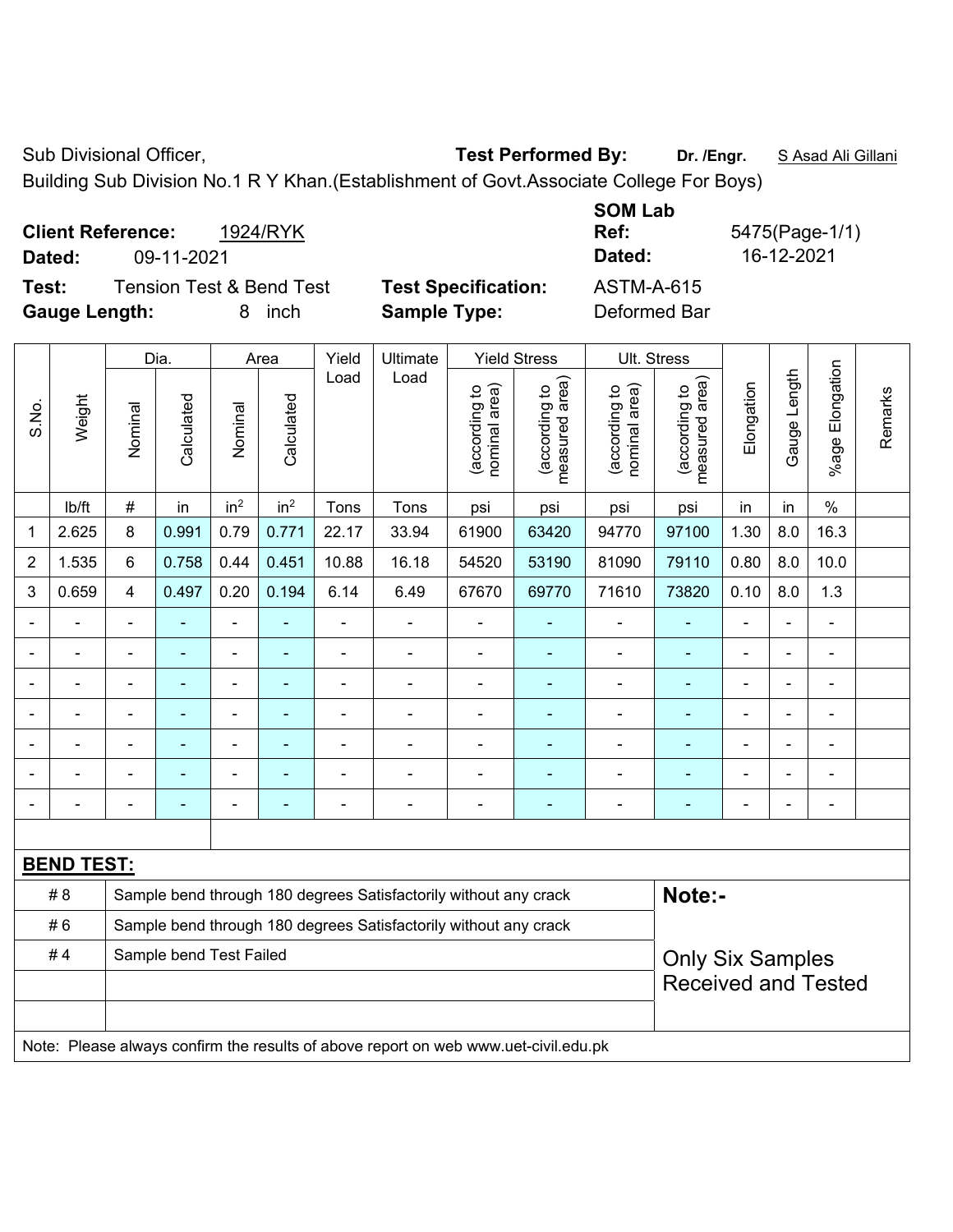'n

Arif Masood **Test Performed By:** Dr. /Engr. **SAsad Ali Gillani** Collection 2014

Superintending Engr. For ACE 4 Corps,Lahore.

## **Client Reference:** 286-S.School/10/E-2

**Dated:** 15-12-2021 **Dated:** 16-12-2021

**Test:** Tension Test & Bend Test **Test Specification: Gauge Length:** 8 inch **Sample Type:** Deformed Bar

| <b>SOM Lab</b> |    |
|----------------|----|
| Ref:           | 5۷ |
| Dated:         |    |
| ASTM-A-615     |    |
| Defermed Der   |    |

**Ref:** 5476(Page-1/1)

|                |                   |                                                                  | Dia.                                                                                |                          | Area            | Yield | Ultimate                                                         | <b>Yield Stress</b>            |                                 | Ult. Stress                    |                                 |                |              |                 |         |
|----------------|-------------------|------------------------------------------------------------------|-------------------------------------------------------------------------------------|--------------------------|-----------------|-------|------------------------------------------------------------------|--------------------------------|---------------------------------|--------------------------------|---------------------------------|----------------|--------------|-----------------|---------|
| S.No.          | Weight            | Nominal                                                          | Calculated                                                                          | Nominal                  | Calculated      | Load  | Load                                                             | nominal area)<br>(according to | (according to<br>measured area) | (according to<br>nominal area) | measured area)<br>(according to | Elongation     | Gauge Length | %age Elongation | Remarks |
|                | lb/ft             | $\#$                                                             | in                                                                                  | in <sup>2</sup>          | in <sup>2</sup> | Tons  | Tons                                                             | psi                            | psi                             | psi                            | psi                             | in             | in           | $\%$            |         |
| 1              | 2.633             | 8                                                                | 0.993                                                                               | 0.79                     | 0.774           | 26.57 | 33.66                                                            | 74190                          | 75730                           | 93970                          | 95910                           | 1.40           | 8.0          | 17.5            |         |
| $\overline{2}$ | 2.626             | 8                                                                | 0.991                                                                               | 0.79                     | 0.772           | 26.40 | 33.49                                                            | 73710                          | 75430                           | 93490                          | 95670                           | 1.40           | 8.0          | 17.5            |         |
| $\mathbf{3}$   | 1.492             | 6                                                                | 0.747                                                                               | 0.44                     | 0.438           | 15.95 | 19.27                                                            | 79970                          | 80330                           | 96570                          | 97010                           | 1.40           | 8.0          | 17.5            |         |
| 4              | 1.503             | $6\phantom{1}$                                                   | 0.750                                                                               | 0.44                     | 0.442           | 15.95 | 19.39                                                            | 79970                          | 79600                           | 97180                          | 96740                           | 1.20           | 8.0          | 15.0            |         |
| 5              | 1.084             | 5                                                                | 0.637                                                                               | 0.31                     | 0.319           | 10.65 | 12.64                                                            | 75790                          | 73650                           | 89930                          | 87390                           | 1.30           | 8.0          | 16.3            |         |
| 6              | 1.087             | 5                                                                | 0.637                                                                               | 0.31                     | 0.319           | 10.55 | 12.61                                                            | 75060                          | 72940                           | 89710                          | 87180                           | 1.40           | 8.0          | 17.5            |         |
| $\overline{7}$ | 0.668             | $\overline{4}$                                                   | 0.500                                                                               | 0.20                     | 0.196           | 7.10  | 8.87                                                             | 78350                          | 79950                           | 97800                          | 99790                           | 1.10           | 8.0          | 13.8            |         |
| 8              | 0.665             | $\overline{4}$                                                   | 0.498                                                                               | 0.20                     | 0.195           | 7.08  | 8.87                                                             | 78130                          | 80130                           | 97800                          | 100300                          | 1.30           | 8.0          | 16.3            |         |
| $\blacksquare$ |                   | $\blacksquare$                                                   |                                                                                     | $\overline{\phantom{0}}$ | ä,              |       |                                                                  | $\blacksquare$                 | ۰                               | $\overline{\phantom{a}}$       | $\blacksquare$                  |                | L,           | $\blacksquare$  |         |
|                |                   | $\blacksquare$                                                   |                                                                                     | $\blacksquare$           | $\blacksquare$  |       | $\blacksquare$                                                   | $\blacksquare$                 | $\blacksquare$                  | $\blacksquare$                 | $\blacksquare$                  | $\blacksquare$ | ä,           | $\blacksquare$  |         |
|                |                   |                                                                  |                                                                                     |                          |                 |       |                                                                  |                                |                                 |                                |                                 |                |              |                 |         |
|                | <b>BEND TEST:</b> |                                                                  |                                                                                     |                          |                 |       |                                                                  |                                |                                 |                                |                                 |                |              |                 |         |
|                | # 8               |                                                                  |                                                                                     |                          |                 |       | Sample bend through 180 degrees Satisfactorily without any crack |                                |                                 |                                | Note:-                          |                |              |                 |         |
|                | #6                | Sample bend through 180 degrees Satisfactorily without any crack |                                                                                     |                          |                 |       |                                                                  |                                |                                 |                                |                                 |                |              |                 |         |
|                | # 5               |                                                                  |                                                                                     |                          |                 |       | Sample bend through 180 degrees Satisfactorily without any crack |                                |                                 |                                | <b>Only Twelve Samples</b>      |                |              |                 |         |
|                | #4                |                                                                  |                                                                                     |                          |                 |       | Sample bend through 180 degrees Satisfactorily without any crack |                                |                                 |                                | <b>Received and Tested</b>      |                |              |                 |         |
|                |                   |                                                                  |                                                                                     |                          |                 |       |                                                                  |                                |                                 |                                |                                 |                |              |                 |         |
|                |                   |                                                                  | Note: Please always confirm the results of above report on web www.uet-civil.edu.pk |                          |                 |       |                                                                  |                                |                                 |                                |                                 |                |              |                 |         |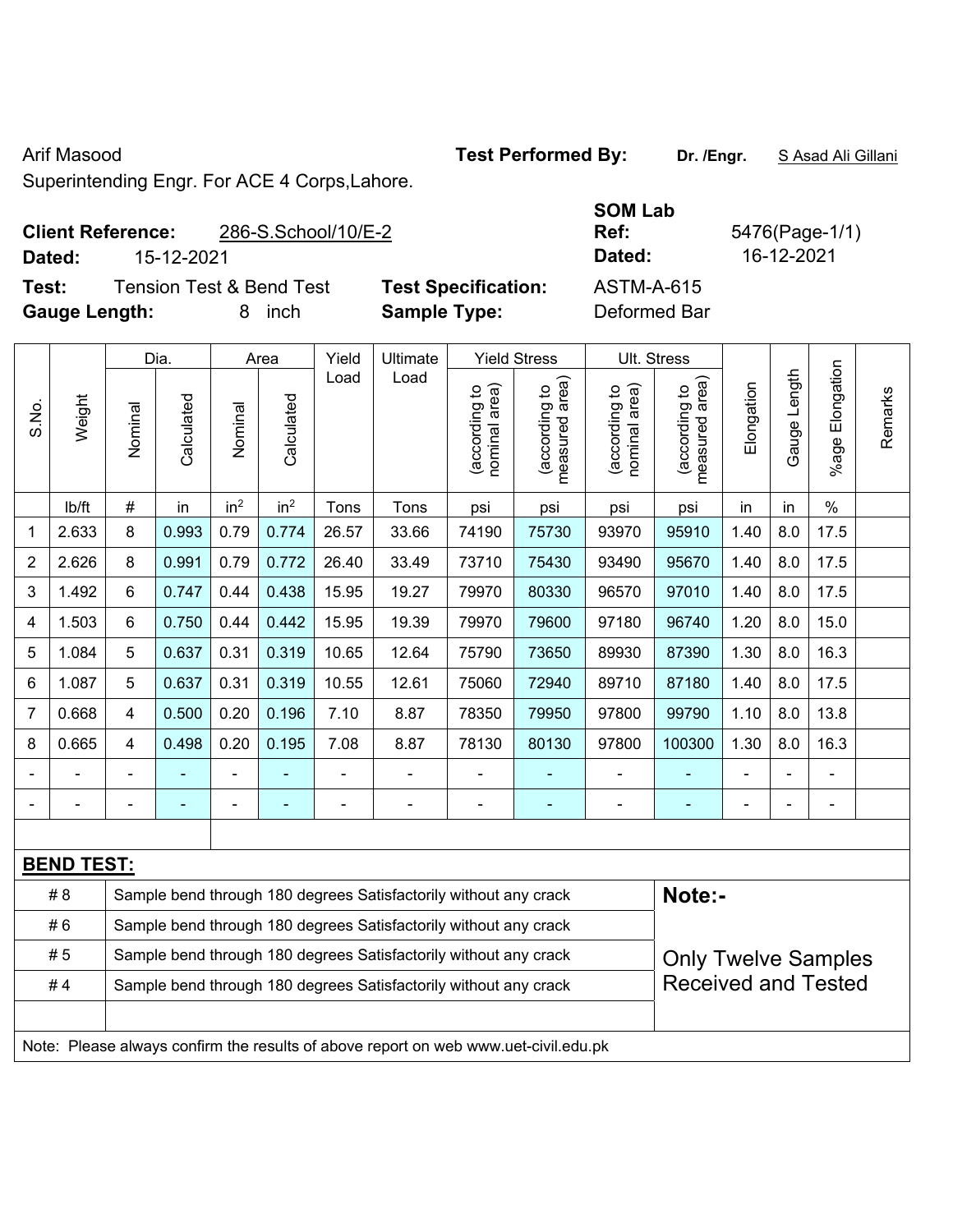Engr. Javed Asad **Test Performed By: Dr. /Engr.** S Asad Ali Gillani

CRE Jalapur Irrigation Project Consultants.(Hydraulic Structure Of Jalalpur Canal)

| <b>Client Reference:</b> | JIP/TECH/CRE/P2 16 |
|--------------------------|--------------------|
|                          |                    |

**Test:** Tension Test & Bend Test **Test Specification:** ASTM-A-615 **Gauge Length:** 8 inch **Sample Type:** Deformed Bar (Nomee Steel)

**SOM Lab Ref:** 5477(Page-1/1) **Dated:** 16-12-2021 **Dated:** 16-12-2021

|                |                   |                | Dia.           |                              | Area            | Yield<br>Ultimate<br><b>Yield Stress</b><br>Load<br>Load |                                                                                     |                                | Ult. Stress                     |                                |                                 |                          |                |                 |         |
|----------------|-------------------|----------------|----------------|------------------------------|-----------------|----------------------------------------------------------|-------------------------------------------------------------------------------------|--------------------------------|---------------------------------|--------------------------------|---------------------------------|--------------------------|----------------|-----------------|---------|
| S.No.          | Weight            | Nominal        | Calculated     | Nominal                      | Calculated      |                                                          |                                                                                     | nominal area)<br>(according to | (according to<br>measured area) | (according to<br>nominal area) | (according to<br>measured area) | Elongation               | Gauge Length   | %age Elongation | Remarks |
|                | lb/ft             | $\#$           | in             | in <sup>2</sup>              | in <sup>2</sup> | Tons                                                     | Tons                                                                                | psi                            | psi                             | psi                            | psi                             | in                       | in             | $\%$            |         |
| 1              | 2.715             | 8              | 1.008          | 0.79                         | 0.798           | 23.06                                                    | 33.74                                                                               | 64370                          | 63730                           | 94200                          | 93250                           | 1.30                     | 8.0            | 16.3            |         |
| $\overline{2}$ | 2.716             | $\,8\,$        | 1.008          | 0.79                         | 0.798           | 23.36                                                    | 34.30                                                                               | 65230                          | 64570                           | 95760                          | 94800                           | 1.30                     | 8.0            | 16.3            |         |
|                |                   |                |                | ÷,                           |                 | $\blacksquare$                                           | $\overline{\phantom{a}}$                                                            | L,                             |                                 |                                |                                 | $\overline{\phantom{a}}$ |                | $\blacksquare$  |         |
|                |                   | $\blacksquare$ | ۰              | ۰                            | ۰               | $\blacksquare$                                           | $\blacksquare$                                                                      |                                | ۰                               | ٠                              | $\blacksquare$                  | $\blacksquare$           |                | $\blacksquare$  |         |
|                | $\blacksquare$    | $\blacksquare$ | $\blacksquare$ | $\qquad \qquad \blacksquare$ | ۰               | $\blacksquare$                                           | ä,                                                                                  | $\blacksquare$                 | ۰                               | $\overline{\phantom{a}}$       | $\blacksquare$                  | $\blacksquare$           | $\blacksquare$ | ÷,              |         |
|                | ÷                 | $\blacksquare$ | ÷,             | $\qquad \qquad \blacksquare$ |                 | $\blacksquare$                                           | $\blacksquare$                                                                      | ä,                             |                                 | $\overline{\phantom{a}}$       | $\blacksquare$                  | $\blacksquare$           |                | ÷,              |         |
|                | $\blacksquare$    | ä,             | ä,             | $\blacksquare$               |                 |                                                          | ä,                                                                                  | $\blacksquare$                 | ۰                               | $\blacksquare$                 | $\blacksquare$                  | $\overline{a}$           |                | ä,              |         |
|                |                   |                | $\blacksquare$ | $\blacksquare$               |                 |                                                          | Ē,                                                                                  | ä,                             |                                 |                                | $\blacksquare$                  |                          |                | $\blacksquare$  |         |
|                |                   |                |                | ۰                            |                 |                                                          |                                                                                     | $\blacksquare$                 |                                 |                                |                                 |                          |                |                 |         |
|                |                   |                | $\blacksquare$ | ۰                            | ۰               | $\blacksquare$                                           | $\blacksquare$                                                                      |                                | ۰                               | ۰                              | $\blacksquare$                  | $\blacksquare$           |                | $\blacksquare$  |         |
|                |                   |                |                |                              |                 |                                                          |                                                                                     |                                |                                 |                                |                                 |                          |                |                 |         |
|                | <b>BEND TEST:</b> |                |                |                              |                 |                                                          |                                                                                     |                                |                                 |                                |                                 |                          |                |                 |         |
|                | # 8               |                |                |                              |                 |                                                          | Sample bend through 180 degrees Satisfactorily without any crack                    |                                |                                 |                                | Note:-                          |                          |                |                 |         |
|                |                   |                |                |                              |                 |                                                          |                                                                                     |                                |                                 |                                |                                 |                          |                |                 |         |
|                |                   |                |                |                              |                 |                                                          |                                                                                     |                                |                                 |                                | <b>Only Three Samples</b>       |                          |                |                 |         |
|                |                   |                |                |                              |                 |                                                          |                                                                                     |                                |                                 |                                | <b>Received and Tested</b>      |                          |                |                 |         |
|                |                   |                |                |                              |                 |                                                          |                                                                                     |                                |                                 |                                |                                 |                          |                |                 |         |
|                |                   |                |                |                              |                 |                                                          | Note: Please always confirm the results of above report on web www.uet-civil.edu.pk |                                |                                 |                                |                                 |                          |                |                 |         |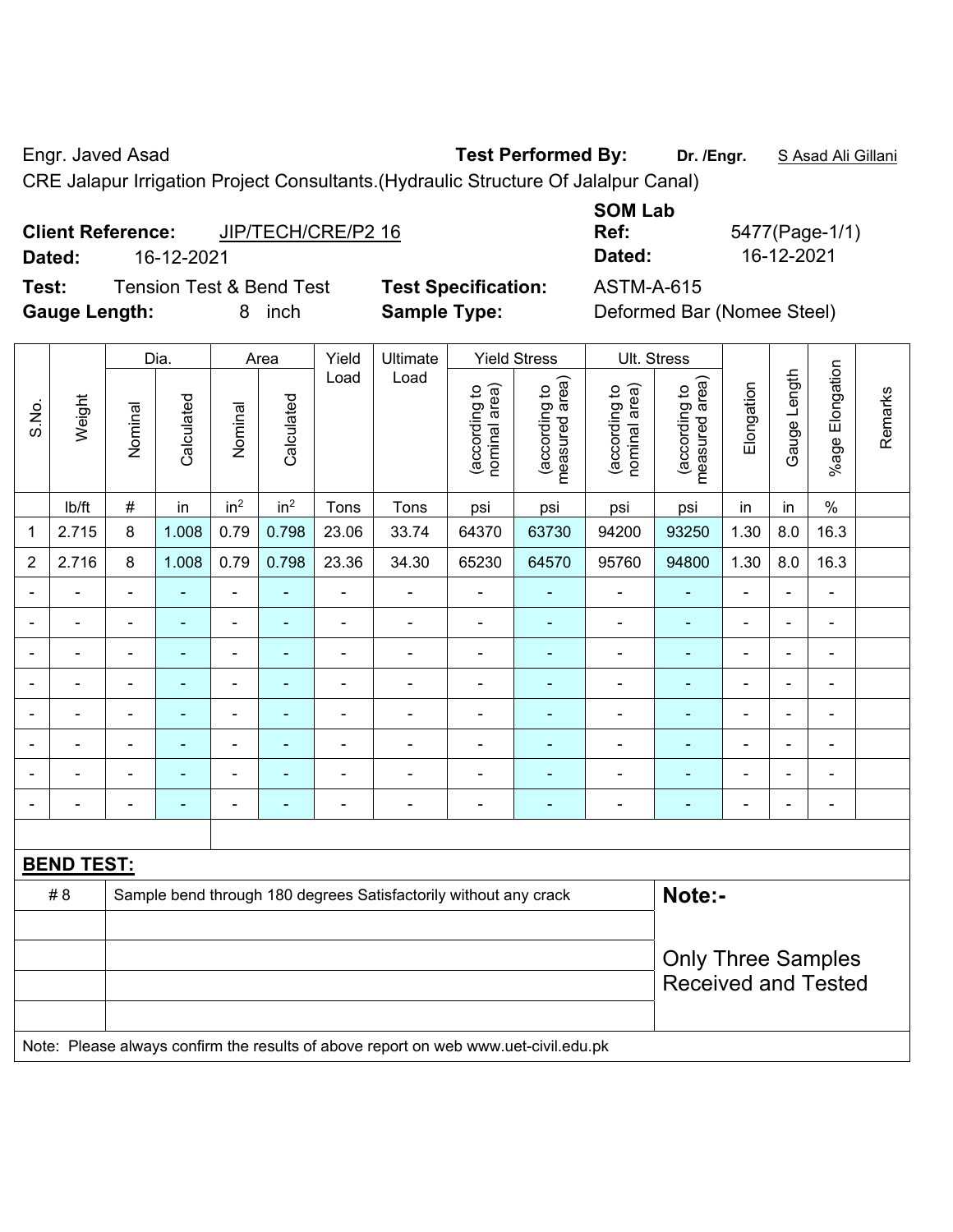**Client Reference:** IBS/M-7/Steel/07-12-21

Wasiq Akram **Test Performed By:** Dr. /Engr. **SAsad Ali Gillani** Compared Act 2014

P&CE Ittefaq Building Solution.(Project: Master Textile Mills Ltd.(Extension of Spinning Unit M-7))

|       |                                                                                                                    | <b>Tension Test &amp; Bend Test</b>                                                   |                |                                   |                          |                |                          |                                |                                 |                                |                                                      |                |                          |                          |         |
|-------|--------------------------------------------------------------------------------------------------------------------|---------------------------------------------------------------------------------------|----------------|-----------------------------------|--------------------------|----------------|--------------------------|--------------------------------|---------------------------------|--------------------------------|------------------------------------------------------|----------------|--------------------------|--------------------------|---------|
| Test: | <b>Test Specification:</b><br><b>Sample Type:</b><br><b>Gauge Length:</b><br>8 inch<br><b>Yield Stress</b><br>Dia. |                                                                                       |                | <b>ASTM-A-615</b><br>Deformed Bar |                          |                |                          |                                |                                 |                                |                                                      |                |                          |                          |         |
|       |                                                                                                                    |                                                                                       |                |                                   | Area                     | Yield          | Ultimate                 |                                |                                 | Ult. Stress                    |                                                      |                |                          |                          |         |
| S.No. | Weight                                                                                                             | Nominal                                                                               | Calculated     | Nominal                           | Calculated               | Load           | Load                     | (according to<br>nominal area) | (according to<br>measured area) | (according to<br>nominal area) | (according to<br>measured area)                      | Elongation     | Gauge Length             | %age Elongation          | Remarks |
|       | lb/ft                                                                                                              | in <sup>2</sup><br>in <sup>2</sup><br>$\#$<br>in<br>Tons<br>Tons<br>psi<br>psi<br>psi |                |                                   |                          |                |                          |                                |                                 | psi                            | in                                                   | in             | $\frac{0}{0}$            |                          |         |
| 1     | 0.670                                                                                                              | $\overline{\mathbf{4}}$                                                               | 0.501          | 0.20                              | 0.197                    | 6.17           | 8.43                     | 68010                          | 69050                           | 92960                          | 94380                                                | 1.20           | 8.0                      | 15.0                     |         |
|       |                                                                                                                    | $\blacksquare$                                                                        | $\frac{1}{2}$  | $\blacksquare$                    | ÷,                       | ä,             |                          |                                |                                 | $\blacksquare$                 | ÷                                                    | $\blacksquare$ | $\blacksquare$           | ÷                        |         |
|       |                                                                                                                    | L.                                                                                    |                | $\blacksquare$                    | Ξ                        |                | $\blacksquare$           | $\blacksquare$                 |                                 | $\blacksquare$                 | $\blacksquare$                                       | $\blacksquare$ | $\overline{\phantom{a}}$ | $\blacksquare$           |         |
|       |                                                                                                                    | ä,                                                                                    |                | ÷,                                | $\blacksquare$<br>۰      |                |                          |                                |                                 |                                |                                                      |                |                          | ۰                        |         |
|       |                                                                                                                    |                                                                                       |                | $\blacksquare$                    |                          |                |                          |                                |                                 |                                | $\blacksquare$                                       |                |                          |                          |         |
|       |                                                                                                                    | $\blacksquare$                                                                        | ÷,             | $\blacksquare$                    | ۰                        | ä,             | $\overline{\phantom{a}}$ | $\blacksquare$                 | $\overline{\phantom{a}}$        | $\qquad \qquad \blacksquare$   | $\frac{1}{2}$                                        | $\blacksquare$ | $\blacksquare$           | $\blacksquare$           |         |
|       |                                                                                                                    | $\blacksquare$                                                                        | ÷,             | $\blacksquare$                    | ÷                        | ä,             | $\blacksquare$           | $\blacksquare$                 |                                 | $\blacksquare$                 | $\frac{1}{2}$                                        | ÷,             | ÷,                       | ÷,                       |         |
|       |                                                                                                                    | $\blacksquare$                                                                        | $\blacksquare$ | $\blacksquare$                    | ۰                        | ä,             | $\blacksquare$           | ä,                             | $\overline{\phantom{a}}$        | ÷,                             | ٠                                                    | $\blacksquare$ | $\blacksquare$           | $\frac{1}{2}$            |         |
|       |                                                                                                                    |                                                                                       | $\blacksquare$ | $\overline{\phantom{a}}$          | ۰                        | $\blacksquare$ | $\blacksquare$           |                                |                                 | $\blacksquare$                 | ۰                                                    |                | $\blacksquare$           | $\overline{\phantom{a}}$ |         |
|       |                                                                                                                    |                                                                                       | $\blacksquare$ | $\blacksquare$                    | $\overline{\phantom{0}}$ |                | $\blacksquare$           | $\blacksquare$                 | $\overline{\phantom{a}}$        | $\blacksquare$                 | $\blacksquare$                                       |                |                          | $\blacksquare$           |         |
|       |                                                                                                                    |                                                                                       |                |                                   |                          |                |                          |                                |                                 |                                |                                                      |                |                          |                          |         |
|       | <b>BEND TEST:</b>                                                                                                  |                                                                                       |                |                                   |                          |                |                          |                                |                                 |                                |                                                      |                |                          |                          |         |
|       | --                                                                                                                 | Note:-<br>No Bend test performed                                                      |                |                                   |                          |                |                          |                                |                                 |                                |                                                      |                |                          |                          |         |
|       |                                                                                                                    |                                                                                       |                |                                   |                          |                |                          |                                |                                 |                                |                                                      |                |                          |                          |         |
|       |                                                                                                                    |                                                                                       |                |                                   |                          |                |                          |                                |                                 |                                | <b>Only One Sample</b><br><b>Received and Tested</b> |                |                          |                          |         |
|       | Note: Please always confirm the results of above report on web www.uet-civil.edu.pk                                |                                                                                       |                |                                   |                          |                |                          |                                |                                 |                                |                                                      |                |                          |                          |         |

**SOM Lab Ref:** 5478(Page-1/6) **Dated:** 14-12-2021 **Dated:** 16-12-2021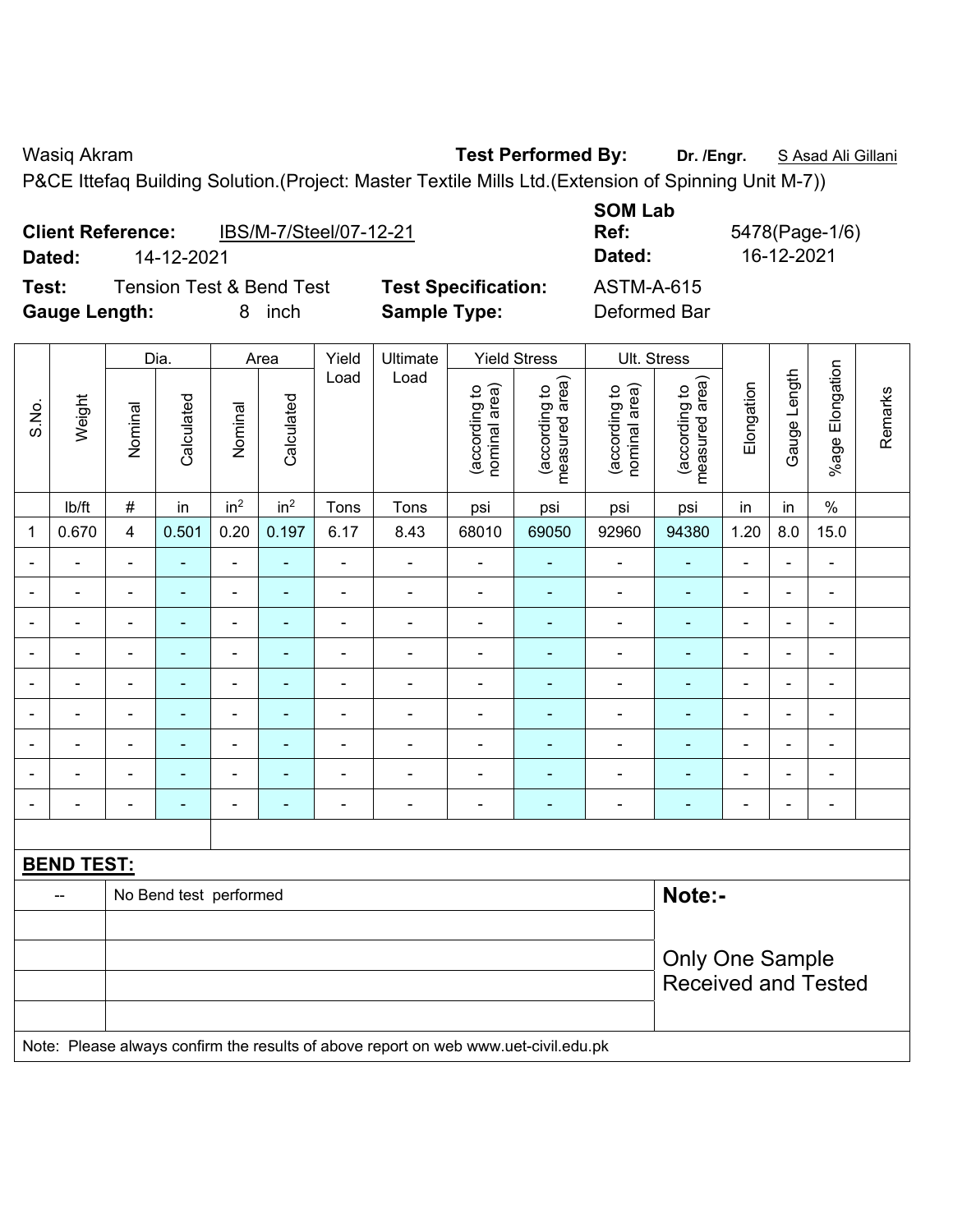**Client Reference:** IBS/M-7/Steel/08-12-21

Wasiq Akram **Test Performed By:** Dr. /Engr. **S.Asad Ali Gillani** Club Act 2014

P&CE Ittfaq Building Solution.(Project: Master Textile Mills Ltd.(Extension Of spinning Unit M-7))

| Test:        |                      |                        | <b>Tension Test &amp; Bend Test</b> |                 |                 |                | <b>Test Specification:</b>                                                          |                                | <b>ASTM-A-615</b>               |                                |                                 |                |                |                              |         |
|--------------|----------------------|------------------------|-------------------------------------|-----------------|-----------------|----------------|-------------------------------------------------------------------------------------|--------------------------------|---------------------------------|--------------------------------|---------------------------------|----------------|----------------|------------------------------|---------|
|              | <b>Gauge Length:</b> |                        |                                     | 8               | inch            |                | <b>Sample Type:</b>                                                                 |                                |                                 | Deformed Bar                   |                                 |                |                |                              |         |
|              |                      |                        |                                     |                 |                 |                |                                                                                     |                                |                                 |                                |                                 |                |                |                              |         |
|              |                      |                        | Dia.                                |                 | Area            | Yield          | Ultimate                                                                            |                                | <b>Yield Stress</b>             | Ult. Stress                    |                                 |                |                |                              |         |
| S.No.        | Weight               | Nominal                | Calculated                          | Nominal         | Calculated      | Load           | Load                                                                                | (according to<br>nominal area) | (according to<br>measured area) | (according to<br>nominal area) | measured area)<br>(according to | Elongation     | Gauge Length   | %age Elongation              | Remarks |
|              | Ib/ft                | $\#$                   | in                                  | in <sup>2</sup> | in <sup>2</sup> | Tons           | Tons                                                                                | psi                            | psi                             | psi                            | psi                             | in             | in             | $\%$                         |         |
| $\mathbf{1}$ | 0.674                | 4                      | 0.502                               | 0.20            | 0.198           | 6.47           | 8.61                                                                                | 71380                          | 72100                           | 94990                          | 95950                           | 1.10           | 8.0            | 13.8                         |         |
|              |                      | $\overline{a}$         |                                     | $\blacksquare$  | ÷,              | ä,             | $\blacksquare$                                                                      | $\blacksquare$                 |                                 | $\overline{\phantom{a}}$       | $\blacksquare$                  |                |                | ÷                            |         |
|              |                      |                        |                                     | $\blacksquare$  | L.              | $\overline{a}$ | $\blacksquare$                                                                      | $\blacksquare$                 | $\blacksquare$                  | ä,                             | $\blacksquare$                  |                | ÷              | $\blacksquare$               |         |
|              |                      |                        |                                     | $\blacksquare$  |                 | $\blacksquare$ | $\overline{\phantom{a}}$                                                            | $\overline{\phantom{a}}$       | $\blacksquare$                  | $\blacksquare$                 | $\blacksquare$                  |                |                | ÷                            |         |
|              |                      | $\blacksquare$         | ÷,                                  | $\blacksquare$  | ÷,              | ä,             | $\blacksquare$                                                                      | $\blacksquare$                 | ÷                               | $\blacksquare$                 | $\qquad \qquad \blacksquare$    | ä,             | $\overline{a}$ | $\blacksquare$               |         |
|              |                      | $\overline{a}$         | $\blacksquare$                      | $\blacksquare$  | ٠               | $\blacksquare$ | $\blacksquare$                                                                      | $\blacksquare$                 | ٠                               | $\overline{\phantom{a}}$       | $\blacksquare$                  | $\blacksquare$ | $\blacksquare$ | $\qquad \qquad \blacksquare$ |         |
|              | $\blacksquare$       | L,                     | ä,                                  | $\blacksquare$  | ÷,              | -              | $\blacksquare$                                                                      | $\frac{1}{2}$                  | ٠                               | $\blacksquare$                 | $\blacksquare$                  | ÷,             | $\blacksquare$ | $\blacksquare$               |         |
|              |                      | L,                     | ä,                                  | $\blacksquare$  | ÷,              | ä,             | $\blacksquare$                                                                      | $\overline{\phantom{a}}$       | ÷                               | $\blacksquare$                 | $\blacksquare$                  | ä,             | ä,             | ÷,                           |         |
|              |                      |                        | $\blacksquare$                      | $\blacksquare$  | ۰               |                | $\blacksquare$                                                                      | $\blacksquare$                 | $\blacksquare$                  | $\blacksquare$                 | $\blacksquare$                  | $\blacksquare$ | ÷,             | $\blacksquare$               |         |
|              | $\blacksquare$       | ä,                     | $\blacksquare$                      | ÷               | ä,              | ä,             | $\blacksquare$                                                                      | $\blacksquare$                 | ÷,                              | ä,                             | Ē,                              | $\blacksquare$ | $\blacksquare$ | $\blacksquare$               |         |
|              |                      |                        |                                     |                 |                 |                |                                                                                     |                                |                                 |                                |                                 |                |                |                              |         |
|              | <b>BEND TEST:</b>    |                        |                                     |                 |                 |                |                                                                                     |                                |                                 |                                |                                 |                |                |                              |         |
|              |                      |                        | No Bend test performed              |                 |                 |                |                                                                                     |                                |                                 |                                | Note:-                          |                |                |                              |         |
|              |                      |                        |                                     |                 |                 |                |                                                                                     |                                |                                 |                                |                                 |                |                |                              |         |
|              |                      | <b>Only One Sample</b> |                                     |                 |                 |                |                                                                                     |                                |                                 |                                |                                 |                |                |                              |         |
|              |                      |                        |                                     |                 |                 |                |                                                                                     |                                |                                 |                                | <b>Received and Tested</b>      |                |                |                              |         |
|              |                      |                        |                                     |                 |                 |                |                                                                                     |                                |                                 |                                |                                 |                |                |                              |         |
|              |                      |                        |                                     |                 |                 |                | Note: Please always confirm the results of above report on web www.uet-civil.edu.pk |                                |                                 |                                |                                 |                |                |                              |         |

**SOM Lab Ref:** 5478(Page-2/6) **Dated:** 14-12-2021 **Dated:** 16-12-2021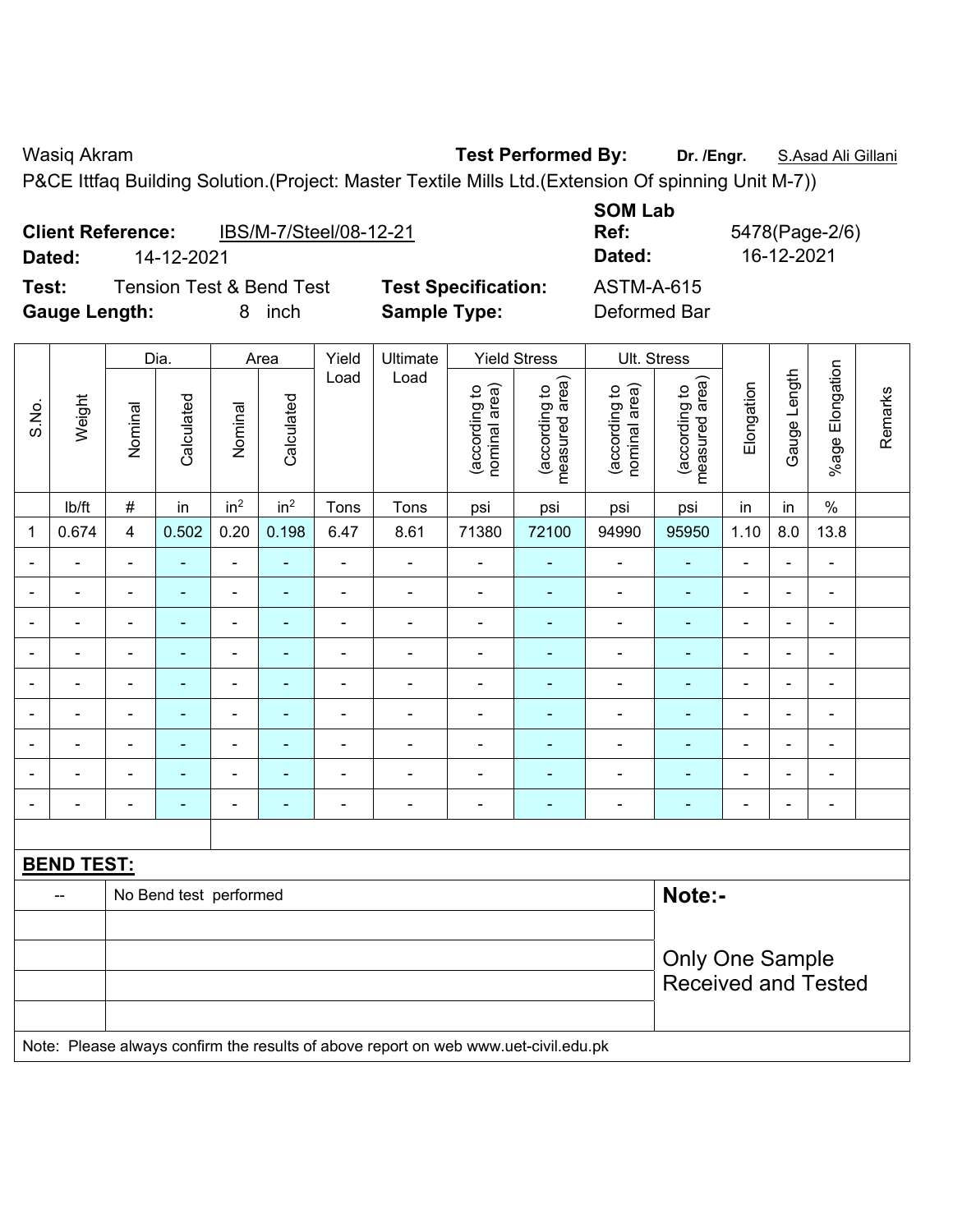Wasiq Akram **Test Performed By:** Dr. /Engr. **S.Asad Ali Gillani** Club Act 2014

 $\overline{\mathbf{r}}$ 

P&CE Ittfaq Building Solution.(Project: Master Textile Mills Ltd.(Extension Of spinning Unit M-7))

|       | Dated:               | <b>Client Reference:</b><br>14-12-2021 | IBS/M-7/Steel/07-12-21                           |       |                     |                            |
|-------|----------------------|----------------------------------------|--------------------------------------------------|-------|---------------------|----------------------------|
| Test: | <b>Gauge Length:</b> |                                        | <b>Tension Test &amp; Bend Test</b><br>inch<br>8 |       | <b>Sample Type:</b> | <b>Test Specification:</b> |
|       |                      |                                        | Area                                             | Yield | l I Iltimate        | Yield Stress               |

|                |                   |                | Dia.                   |                 | Area            | Yield          | Ultimate                                                                            |                                | <b>Yield Stress</b>             |                                | Ult. Stress                     |                |                |                           |         |
|----------------|-------------------|----------------|------------------------|-----------------|-----------------|----------------|-------------------------------------------------------------------------------------|--------------------------------|---------------------------------|--------------------------------|---------------------------------|----------------|----------------|---------------------------|---------|
| S.No.          | Weight            | Nominal        | Calculated             | Nominal         | Calculated      | Load           | Load                                                                                | nominal area)<br>(according to | (according to<br>measured area) | (according to<br>nominal area) | (according to<br>measured area) | Elongation     | Gauge Length   | Elongation<br>$%$ age $ $ | Remarks |
|                | lb/ft             | $\#$           | in                     | in <sup>2</sup> | in <sup>2</sup> | Tons           | Tons                                                                                | psi                            | psi                             | psi                            | psi                             | in             | in             | $\%$                      |         |
| 1              | 1.496             | 6              | 0.748                  | 0.44            | 0.440           | 13.25          | 19.57                                                                               | 66430                          | 66430                           | 98100                          | 98100                           | 1.30           | 8.0            | 16.3                      |         |
|                |                   | $\blacksquare$ | ÷,                     | $\blacksquare$  | $\blacksquare$  | ä,             | ÷,                                                                                  | $\blacksquare$                 | $\blacksquare$                  | $\blacksquare$                 | $\blacksquare$                  | $\blacksquare$ | $\blacksquare$ | $\frac{1}{2}$             |         |
|                | $\blacksquare$    | $\blacksquare$ | ÷,                     | $\blacksquare$  | $\blacksquare$  | $\blacksquare$ | ÷,                                                                                  | $\blacksquare$                 | $\blacksquare$                  | $\blacksquare$                 | $\blacksquare$                  | ä,             | $\blacksquare$ | $\blacksquare$            |         |
|                |                   | $\blacksquare$ | $\blacksquare$         | $\blacksquare$  | ٠               |                | $\blacksquare$                                                                      | $\blacksquare$                 | ٠                               | $\overline{\phantom{0}}$       |                                 | $\blacksquare$ |                | $\blacksquare$            |         |
|                |                   | $\blacksquare$ |                        | ä,              |                 | $\blacksquare$ | $\blacksquare$                                                                      | $\blacksquare$                 |                                 | $\blacksquare$                 |                                 | $\blacksquare$ |                | $\blacksquare$            |         |
|                |                   | $\blacksquare$ | $\blacksquare$         | $\blacksquare$  | ٠               | $\blacksquare$ | $\blacksquare$                                                                      | ä,                             | ÷                               | $\blacksquare$                 |                                 | $\blacksquare$ | $\blacksquare$ | $\blacksquare$            |         |
| $\blacksquare$ |                   | $\blacksquare$ | $\blacksquare$         | $\blacksquare$  | $\blacksquare$  | ä,             | ÷,                                                                                  | $\blacksquare$                 | ٠                               | $\blacksquare$                 | ÷,                              | $\blacksquare$ | $\blacksquare$ | $\overline{\phantom{a}}$  |         |
|                |                   | $\blacksquare$ | $\blacksquare$         | $\blacksquare$  |                 | ä,             | $\blacksquare$                                                                      | ÷                              | ÷                               | $\blacksquare$                 | ÷,                              | Ē,             |                | ÷,                        |         |
|                |                   |                |                        | ۰               |                 |                | $\overline{\phantom{0}}$                                                            |                                |                                 |                                |                                 |                |                | $\blacksquare$            |         |
| $\blacksquare$ |                   | $\blacksquare$ | $\blacksquare$         | $\blacksquare$  | ٠               | ä,             | $\blacksquare$                                                                      | $\blacksquare$                 | $\overline{a}$                  | $\overline{\phantom{0}}$       | $\blacksquare$                  | $\blacksquare$ |                | ۰                         |         |
|                |                   |                |                        |                 |                 |                |                                                                                     |                                |                                 |                                |                                 |                |                |                           |         |
|                | <b>BEND TEST:</b> |                |                        |                 |                 |                |                                                                                     |                                |                                 |                                |                                 |                |                |                           |         |
|                |                   |                | No Bend test performed |                 |                 |                |                                                                                     |                                |                                 |                                | Note:-                          |                |                |                           |         |
|                |                   |                |                        |                 |                 |                |                                                                                     |                                |                                 |                                |                                 |                |                |                           |         |
|                |                   |                |                        |                 |                 |                |                                                                                     |                                |                                 |                                | <b>Only One Sample</b>          |                |                |                           |         |
|                |                   |                |                        |                 |                 |                |                                                                                     |                                |                                 |                                | <b>Received and Tested</b>      |                |                |                           |         |
|                |                   |                |                        |                 |                 |                |                                                                                     |                                |                                 |                                |                                 |                |                |                           |         |
|                |                   |                |                        |                 |                 |                | Note: Please always confirm the results of above report on web www.uet-civil.edu.pk |                                |                                 |                                |                                 |                |                |                           |         |

**SOM Lab Ref:** 5478(Page-3/6) **Dated:** 14-12-2021 **Dated:** 16-12-2021 **Test:** Tension Test & Bend Test **Test Specification:** ASTM-A-615 **Deformed Bar** 

 $\top$ 

 $\top$ 

 $\top$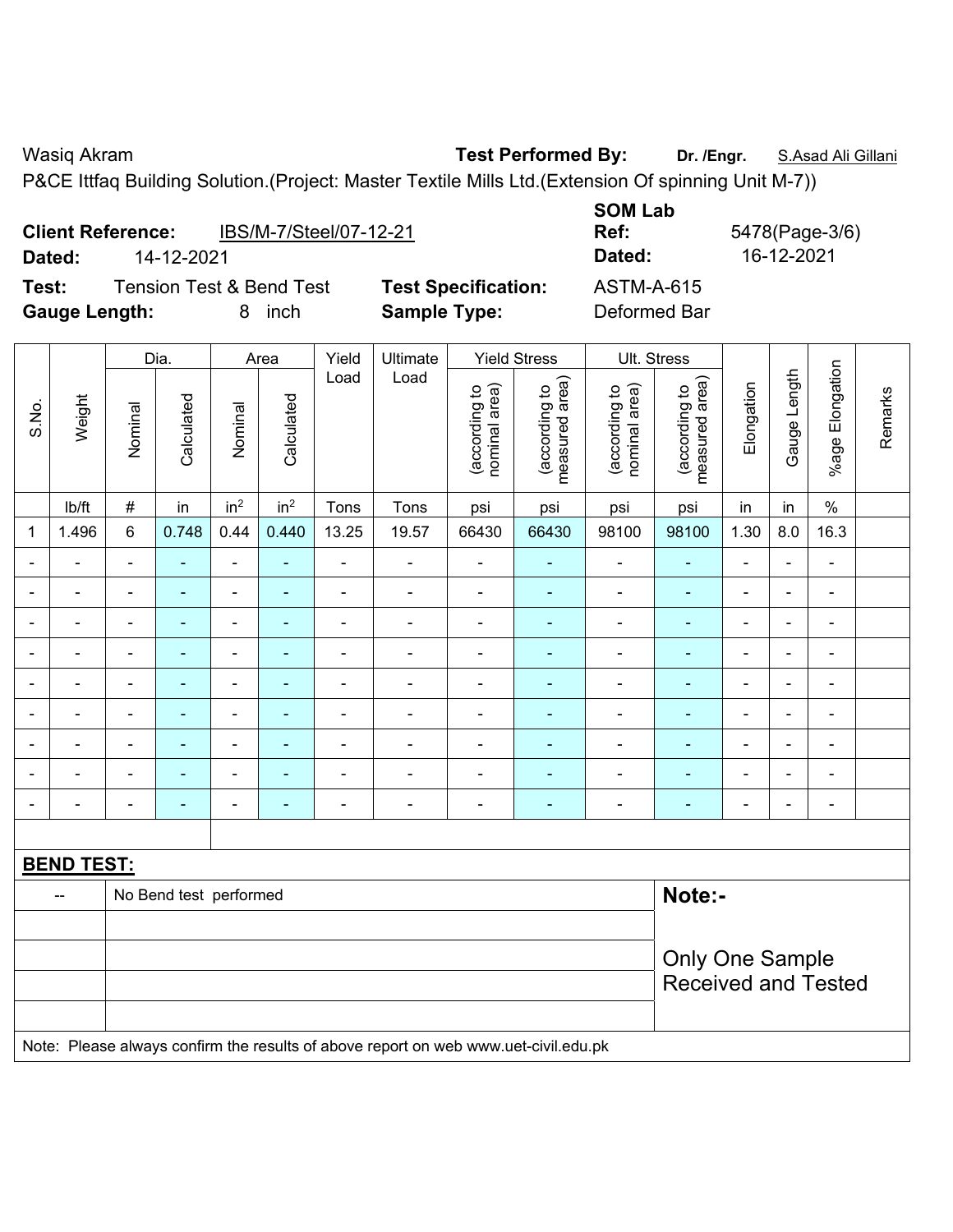Wasiq Akram **Test Performed By:** Dr. /Engr. **S.Asad Ali Gillani** Cillani

**SOM Lab** 

P&CE Ittfaq Building Solution.(Project: Master Textile Mills Ltd.(Extension Of spinning Unit M-7))

|                      | <b>Client Reference:</b> | IBS/M-7/Steel/08-12-21              |                            | <b>SOM LAD</b><br>Ref: |
|----------------------|--------------------------|-------------------------------------|----------------------------|------------------------|
| Dated:               | 14-12-2021               |                                     |                            | Dated:                 |
| Test:                |                          | <b>Tension Test &amp; Bend Test</b> | <b>Test Specification:</b> | <b>ASTM-A-615</b>      |
| <b>Gauge Length:</b> |                          | inch<br>8                           | <b>Sample Type:</b>        | Deformed Bar           |

**Dated:** 14-12-2021 **Dated:** 16-12-2021 **Tecification:** ASTM-A-615

**Ref:** 5478(Page-4/6)

|                |                   |                | Dia.                   |                          | Area            | Yield                    | Ultimate                                                                            |                                | <b>Yield Stress</b>             |                                | Ult. Stress                     |                |                |                          |         |
|----------------|-------------------|----------------|------------------------|--------------------------|-----------------|--------------------------|-------------------------------------------------------------------------------------|--------------------------------|---------------------------------|--------------------------------|---------------------------------|----------------|----------------|--------------------------|---------|
| S.No.          | Weight            | Nominal        | Calculated             | Nominal                  | Calculated      | Load                     | Load                                                                                | nominal area)<br>(according to | measured area)<br>(according to | (according to<br>nominal area) | measured area)<br>(according to | Elongation     | Gauge Length   | %age Elongation          | Remarks |
|                | lb/ft             | $\#$           | in                     | in <sup>2</sup>          | in <sup>2</sup> | Tons                     | Tons                                                                                | psi                            | psi                             | psi                            | psi                             | in             | in             | $\frac{0}{0}$            |         |
| $\mathbf 1$    | 1.500             | $\,6\,$        | 0.749                  | 0.44                     | 0.441           | 13.25                    | 19.90                                                                               | 66430                          | 66280                           | 99740                          | 99510                           | 1.20           | 8.0            | 15.0                     |         |
|                | $\blacksquare$    | $\blacksquare$ | ÷,                     | $\blacksquare$           | $\blacksquare$  | $\blacksquare$           | ä,                                                                                  | $\blacksquare$                 | $\blacksquare$                  | $\blacksquare$                 | $\blacksquare$                  | $\blacksquare$ | ä,             | $\blacksquare$           |         |
|                | $\blacksquare$    |                | ä,                     | $\blacksquare$           | ۰               | ä,                       | ä,                                                                                  | $\blacksquare$                 | $\blacksquare$                  | $\blacksquare$                 | $\blacksquare$                  | $\blacksquare$ | $\blacksquare$ | $\blacksquare$           |         |
|                |                   |                |                        | ۰                        | -               | $\overline{a}$           | $\overline{\phantom{0}}$                                                            |                                |                                 | -                              | $\blacksquare$                  | $\blacksquare$ | ٠              | $\overline{\phantom{0}}$ |         |
|                | $\blacksquare$    |                |                        | ä,                       |                 | L,                       | $\blacksquare$                                                                      | L,                             |                                 | $\blacksquare$                 | L,                              | ä,             | Ē,             | ä,                       |         |
|                | $\overline{a}$    | $\equiv$       | ۰                      | ۰                        | ۰               | -                        | $\blacksquare$                                                                      | $\blacksquare$                 | $\blacksquare$                  | -                              | -                               |                | $\blacksquare$ | $\overline{\phantom{a}}$ |         |
|                | ä,                | $\blacksquare$ | Ē,                     | ÷,                       | ٠               | $\blacksquare$           | $\blacksquare$                                                                      | $\blacksquare$                 | $\blacksquare$                  | $\qquad \qquad \blacksquare$   | ä,                              | $\blacksquare$ | $\blacksquare$ | $\blacksquare$           |         |
| $\blacksquare$ | $\blacksquare$    | $\blacksquare$ | $\blacksquare$         | ÷,                       | $\blacksquare$  | $\overline{\phantom{a}}$ | ÷,                                                                                  | $\blacksquare$                 | $\blacksquare$                  | $\overline{\phantom{a}}$       | $\blacksquare$                  | $\blacksquare$ | ÷,             | $\overline{\phantom{a}}$ |         |
|                | $\blacksquare$    | $\blacksquare$ | $\blacksquare$         | $\overline{\phantom{0}}$ | ۰               | $\overline{\phantom{a}}$ | $\blacksquare$                                                                      | ÷                              | $\overline{\phantom{a}}$        | $\qquad \qquad \blacksquare$   | ÷                               | $\blacksquare$ | $\blacksquare$ | $\blacksquare$           |         |
|                | ä,                | $\blacksquare$ | ä,                     | ÷,                       | ۰               | ä,                       | ÷,                                                                                  | $\blacksquare$                 | ÷                               | ÷,                             | $\blacksquare$                  | ä,             | $\blacksquare$ | $\blacksquare$           |         |
|                |                   |                |                        |                          |                 |                          |                                                                                     |                                |                                 |                                |                                 |                |                |                          |         |
|                | <b>BEND TEST:</b> |                |                        |                          |                 |                          |                                                                                     |                                |                                 |                                |                                 |                |                |                          |         |
|                | --                |                | No Bend test performed |                          |                 |                          |                                                                                     |                                |                                 |                                | Note:-                          |                |                |                          |         |
|                |                   |                |                        |                          |                 |                          |                                                                                     |                                |                                 |                                |                                 |                |                |                          |         |
|                |                   |                |                        |                          |                 |                          |                                                                                     |                                |                                 |                                | <b>Only One Sample</b>          |                |                |                          |         |
|                |                   |                |                        |                          |                 |                          |                                                                                     |                                |                                 |                                | <b>Received and Tested</b>      |                |                |                          |         |
|                |                   |                |                        |                          |                 |                          |                                                                                     |                                |                                 |                                |                                 |                |                |                          |         |
|                |                   |                |                        |                          |                 |                          | Note: Please always confirm the results of above report on web www.uet-civil.edu.pk |                                |                                 |                                |                                 |                |                |                          |         |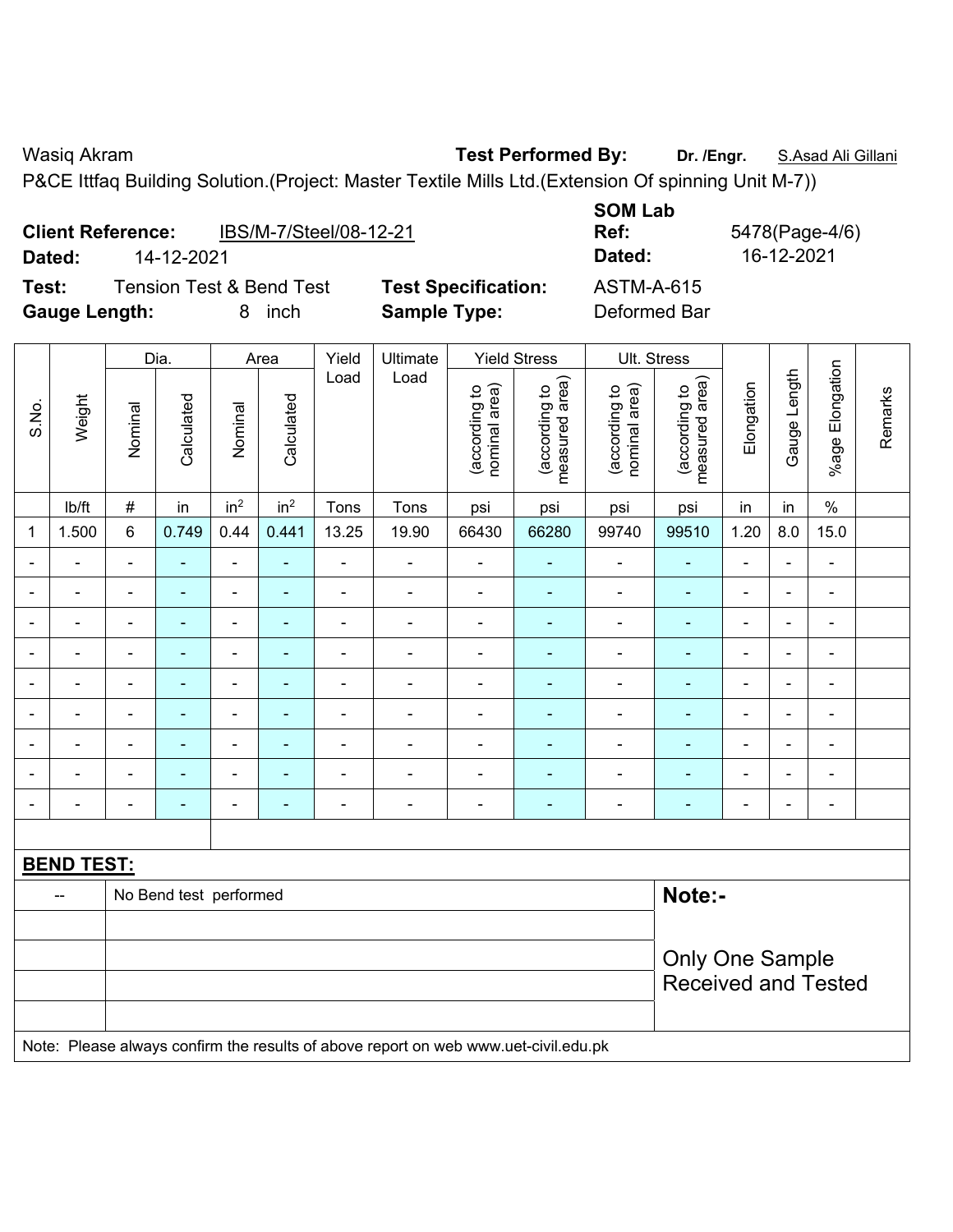Wasiq Akram **Test Performed By:** Dr. /Engr. **S.Asad Ali Gillani** Club Act 2014

**Deformed Bar** 

P&CE Ittfaq Building Solution.(Project: Master Textile Mills Ltd.(Extension Of spinning Unit M-7))

| <b>Client Reference:</b> |            | IBS/M-7/Steel/07-12-21              |                            |
|--------------------------|------------|-------------------------------------|----------------------------|
| Dated:                   | 14-12-2021 |                                     |                            |
| Test:                    |            | <b>Tension Test &amp; Bend Test</b> | <b>Test Specification:</b> |
| <b>Gauge Length:</b>     |            | inch                                | <b>Sample Type:</b>        |
|                          |            |                                     |                            |

**SOM Lab Ref:** 5478(Page-5/6) **Dated:** 14-12-2021 **Dated:** 16-12-2021 **Test:** Tension Test & Bend Test **Test Specification:** ASTM-A-615

|                          |                          |                        | Dia.                   |                              | Area            | Yield                    | Ultimate                                                                            |                                | <b>Yield Stress</b>             | Ult. Stress                    |                                 |                          |                |                          |         |
|--------------------------|--------------------------|------------------------|------------------------|------------------------------|-----------------|--------------------------|-------------------------------------------------------------------------------------|--------------------------------|---------------------------------|--------------------------------|---------------------------------|--------------------------|----------------|--------------------------|---------|
| S.No.                    | Weight                   | Nominal                | Calculated             | Nominal                      | Calculated      | Load                     | Load                                                                                | nominal area)<br>(according to | measured area)<br>(according to | nominal area)<br>(according to | measured area)<br>(according to | Elongation               | Gauge Length   | %age Elongation          | Remarks |
|                          | lb/ft                    | $\#$                   | in                     | in <sup>2</sup>              | in <sup>2</sup> | Tons                     | Tons                                                                                | psi                            | psi                             | psi                            | psi                             | in                       | in             | $\%$                     |         |
| 1                        | 2.577                    | 8                      | 0.982                  | 0.79                         | 0.757           | 24.18                    | 33.15                                                                               | 67500                          | 70450                           | 92550                          | 96580                           | 1.50                     | 8.0            | 18.8                     |         |
|                          | $\blacksquare$           | ä,                     | ä,                     | $\blacksquare$               |                 | ä,                       | ä,                                                                                  | ä,                             | $\blacksquare$                  | $\blacksquare$                 | $\blacksquare$                  | ä,                       | $\blacksquare$ | $\blacksquare$           |         |
| $\overline{\phantom{a}}$ | $\blacksquare$           | $\blacksquare$         | $\blacksquare$         | $\blacksquare$               | $\blacksquare$  | $\blacksquare$           | ÷,                                                                                  | $\blacksquare$                 | ÷                               | ÷,                             | $\blacksquare$                  | $\overline{\phantom{a}}$ | $\blacksquare$ | $\blacksquare$           |         |
| $\blacksquare$           | $\blacksquare$           | $\blacksquare$         | $\blacksquare$         | $\qquad \qquad \blacksquare$ |                 | $\blacksquare$           | Ě.                                                                                  | $\blacksquare$                 | ٠                               | $\blacksquare$                 | $\overline{\phantom{a}}$        | $\blacksquare$           | $\blacksquare$ | $\overline{\phantom{a}}$ |         |
| $\blacksquare$           | $\blacksquare$           | $\blacksquare$         | $\blacksquare$         | $\blacksquare$               | $\blacksquare$  | $\blacksquare$           | $\blacksquare$                                                                      | $\blacksquare$                 | $\blacksquare$                  | ÷,                             | $\blacksquare$                  | $\overline{\phantom{a}}$ | $\blacksquare$ | $\blacksquare$           |         |
| $\blacksquare$           | $\blacksquare$           | $\blacksquare$         | $\blacksquare$         | $\blacksquare$               | $\blacksquare$  | $\blacksquare$           | ä,                                                                                  | $\blacksquare$                 | $\blacksquare$                  | $\blacksquare$                 | $\overline{\phantom{a}}$        | ä,                       | $\blacksquare$ | $\blacksquare$           |         |
| $\overline{\phantom{0}}$ | $\blacksquare$           | $\blacksquare$         | $\blacksquare$         | ۰                            | $\blacksquare$  | $\overline{\phantom{a}}$ | $\blacksquare$                                                                      | $\blacksquare$                 | ٠                               | ÷,                             | $\blacksquare$                  | $\overline{\phantom{a}}$ | $\blacksquare$ | $\blacksquare$           |         |
|                          | $\blacksquare$           | $\blacksquare$         | $\blacksquare$         | ۰                            |                 | Ē,                       | ä,                                                                                  | $\blacksquare$                 | ä,                              | ä,                             |                                 | $\blacksquare$           | L.             | $\blacksquare$           |         |
|                          |                          | $\blacksquare$         | $\overline{a}$         |                              |                 | $\blacksquare$           | L.                                                                                  |                                | $\blacksquare$                  | $\blacksquare$                 |                                 | $\blacksquare$           |                |                          |         |
|                          | $\overline{\phantom{0}}$ | $\blacksquare$         | $\blacksquare$         | $\blacksquare$               |                 |                          | Ē,                                                                                  | $\blacksquare$                 | $\blacksquare$                  | $\blacksquare$                 | $\blacksquare$                  | $\blacksquare$           | $\blacksquare$ | $\blacksquare$           |         |
|                          |                          |                        |                        |                              |                 |                          |                                                                                     |                                |                                 |                                |                                 |                          |                |                          |         |
|                          | <b>BEND TEST:</b>        |                        |                        |                              |                 |                          |                                                                                     |                                |                                 |                                |                                 |                          |                |                          |         |
|                          | --                       |                        | No Bend test performed |                              |                 |                          |                                                                                     |                                |                                 |                                | Note:-                          |                          |                |                          |         |
|                          |                          |                        |                        |                              |                 |                          |                                                                                     |                                |                                 |                                |                                 |                          |                |                          |         |
|                          |                          | <b>Only One Sample</b> |                        |                              |                 |                          |                                                                                     |                                |                                 |                                |                                 |                          |                |                          |         |
|                          |                          |                        |                        |                              |                 |                          |                                                                                     |                                |                                 |                                | <b>Received and Tested</b>      |                          |                |                          |         |
|                          |                          |                        |                        |                              |                 |                          |                                                                                     |                                |                                 |                                |                                 |                          |                |                          |         |
|                          |                          |                        |                        |                              |                 |                          | Note: Please always confirm the results of above report on web www.uet-civil.edu.pk |                                |                                 |                                |                                 |                          |                |                          |         |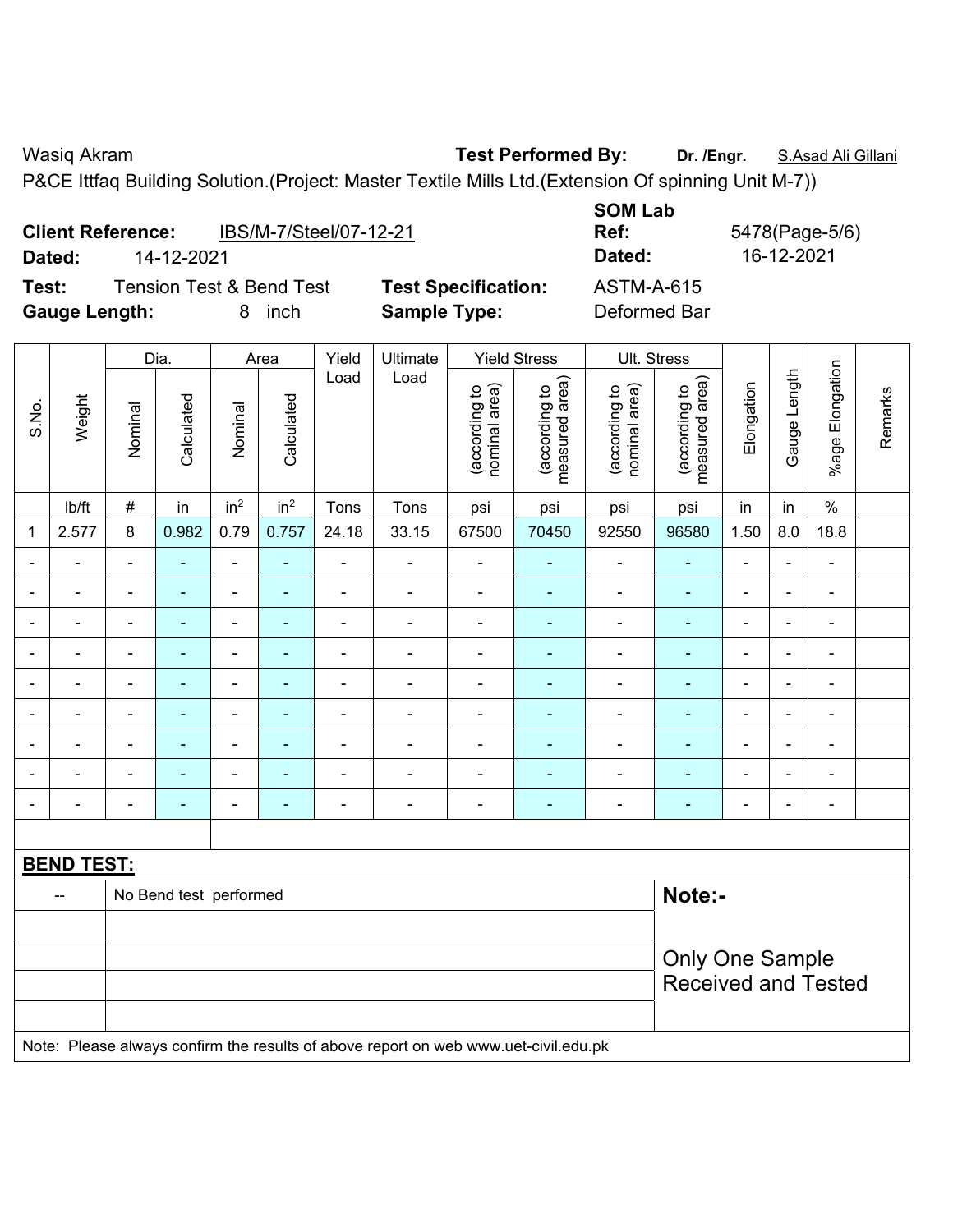**Client Reference:** IBS/M-7/Steel/24-11-21

Wasiq Akram **Test Performed By:** Dr. /Engr. **S.Asad Ali Gillani** Cillani

P&CE Ittfaq Building Solution.(Project: Master Textile Mills Ltd.(Extension Of spinning Unit M-7))

| 1691.<br><b>I GIISIUII TESL &amp; DEIIU TESL</b><br>8<br>inch<br><b>Gauge Length:</b> |                |                        |                 |                 |                |                          | rest opecnication.<br><b>Sample Type:</b> |                                 |                                | <b>ASTM-A-019</b><br>Deformed Bar |                |                          |                              |         |
|---------------------------------------------------------------------------------------|----------------|------------------------|-----------------|-----------------|----------------|--------------------------|-------------------------------------------|---------------------------------|--------------------------------|-----------------------------------|----------------|--------------------------|------------------------------|---------|
|                                                                                       |                | Dia.                   |                 | Area            | Yield          | Ultimate                 |                                           | <b>Yield Stress</b>             | Ult. Stress                    |                                   |                |                          |                              |         |
| Weight<br>S.No.                                                                       | Nominal        | Calculated             | Nominal         | Calculated      | Load           | Load                     | (according to<br>nominal area)            | (according to<br>measured area) | (according to<br>nominal area) | (according to<br>measured area)   | Elongation     | Gauge Length             | %age Elongation              | Remarks |
| Ib/ft                                                                                 | $\#$           | in                     | in <sup>2</sup> | in <sup>2</sup> | Tons           | Tons                     | psi                                       | psi                             | psi                            | psi                               | in             | in                       | $\frac{1}{2}$                |         |
| 2.669<br>1                                                                            | 8              | 0.999                  | 0.79            | 0.784           | 25.94          | 34.32                    | 72430                                     | 72980                           | 95820                          | 96550                             | 1.40           | 8.0                      | 17.5                         |         |
|                                                                                       | $\blacksquare$ | $\blacksquare$         | $\blacksquare$  | ÷,              |                | $\overline{\phantom{a}}$ | $\blacksquare$                            | $\blacksquare$                  | $\blacksquare$                 | $\blacksquare$                    | $\blacksquare$ | $\overline{\phantom{a}}$ | $\blacksquare$               |         |
|                                                                                       | L,             | ä,                     | $\blacksquare$  | ÷               | $\blacksquare$ | $\blacksquare$           | $\overline{\phantom{a}}$                  | $\blacksquare$                  | $\overline{\phantom{a}}$       | $\blacksquare$                    | ä,             | $\blacksquare$           | ÷,                           |         |
| $\overline{\phantom{a}}$                                                              | $\blacksquare$ | ÷,                     | $\blacksquare$  | ٠               | $\blacksquare$ | $\blacksquare$           | $\overline{\phantom{a}}$                  | $\blacksquare$                  | $\blacksquare$                 | $\blacksquare$                    | ä,             | $\blacksquare$           | $\qquad \qquad \blacksquare$ |         |
|                                                                                       | L,             | $\blacksquare$         | ÷,              | ä,              | ä,             | $\blacksquare$           | $\blacksquare$                            | $\blacksquare$                  | $\blacksquare$                 | $\blacksquare$                    | ä,             | ä,                       | $\blacksquare$               |         |
|                                                                                       | L,             |                        | ä,              | L,              |                |                          | $\blacksquare$                            | ä,                              | $\blacksquare$                 | ä,                                | Ē,             | ÷                        | ä,                           |         |
|                                                                                       | ä,             |                        | -               |                 | $\blacksquare$ | $\blacksquare$           | $\overline{a}$                            | ٠                               | $\blacksquare$                 | $\blacksquare$                    |                | ÷                        | ÷                            |         |
|                                                                                       |                |                        | $\blacksquare$  |                 |                |                          |                                           |                                 |                                |                                   |                |                          |                              |         |
|                                                                                       |                |                        | ä,              |                 |                |                          | $\blacksquare$                            | ÷                               | $\blacksquare$                 | $\blacksquare$                    |                |                          | ä,                           |         |
|                                                                                       | L,             |                        | ÷,              | ÷,              | ä,             | $\blacksquare$           | $\blacksquare$                            | ä,                              | ä,                             | $\blacksquare$                    |                | ä,                       | $\blacksquare$               |         |
|                                                                                       |                |                        |                 |                 |                |                          |                                           |                                 |                                |                                   |                |                          |                              |         |
| <b>BEND TEST:</b>                                                                     |                |                        |                 |                 |                |                          |                                           |                                 |                                |                                   |                |                          |                              |         |
| --                                                                                    |                | No Bend test performed |                 |                 |                |                          |                                           |                                 |                                | Note:-                            |                |                          |                              |         |
|                                                                                       |                |                        |                 |                 |                |                          |                                           |                                 |                                |                                   |                |                          |                              |         |
|                                                                                       |                |                        |                 |                 |                |                          |                                           |                                 | <b>Only One Sample</b>         |                                   |                |                          |                              |         |
|                                                                                       |                |                        |                 |                 |                |                          |                                           |                                 |                                | <b>Received and Tested</b>        |                |                          |                              |         |
| Note: Please always confirm the results of above report on web www.uet-civil.edu.pk   |                |                        |                 |                 |                |                          |                                           |                                 |                                |                                   |                |                          |                              |         |

**SOM Lab Ref:** 5478(Page-6/6) **Dated:** 14-12-2021 **Dated:** 16-12-2021

**Test:** Tension Test & Bend Test **Test Specification:** ASTM-A-615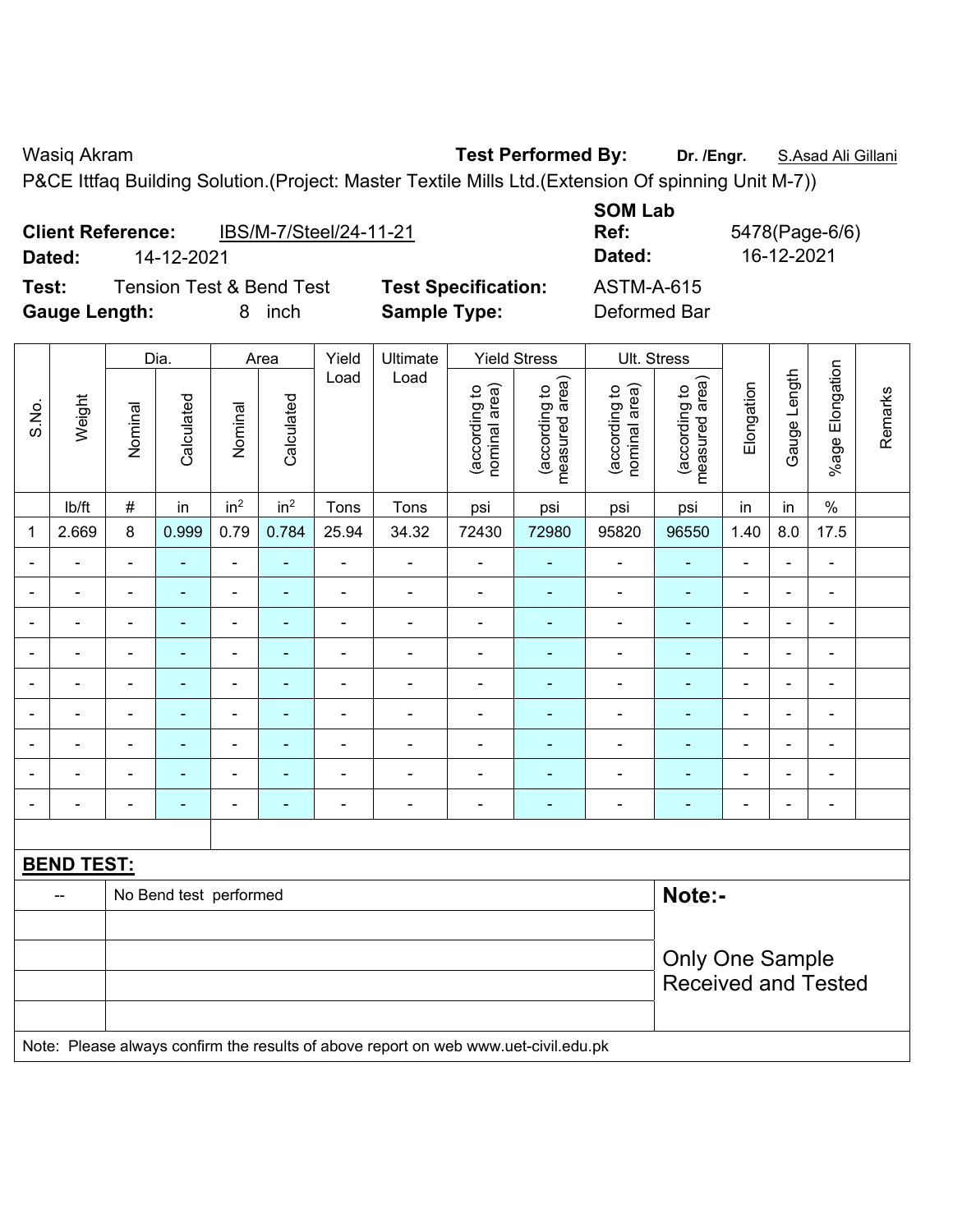Τ

166-Y Commercial,DHA, Lahore.

## **Client Reference:** Nil

**Dated:** 16-12-2021 **Dated:** 16-12-2021

**Test:** Tension Test & Bend Test Test Specification: Gauge Length: **8** inch **Sample Type:** 

| ASTM-A-615   |  |
|--------------|--|
| Deformed Bar |  |

**SOM Lab** 

|                |                   |                          | Dia.                     |                          | Area            | Yield                    | Ultimate                                                                            |                                | <b>Yield Stress</b>             |                                | Ult. Stress                     |                          |                |                                                                                                                                                     | Remarks |  |
|----------------|-------------------|--------------------------|--------------------------|--------------------------|-----------------|--------------------------|-------------------------------------------------------------------------------------|--------------------------------|---------------------------------|--------------------------------|---------------------------------|--------------------------|----------------|-----------------------------------------------------------------------------------------------------------------------------------------------------|---------|--|
| S.No.          | Weight            | Nominal                  | Calculated               | Nominal                  | Calculated      | Load                     | Load                                                                                | (according to<br>nominal area) | (according to<br>measured area) | (according to<br>nominal area) | (according to<br>measured area) | Elongation               | Gauge Length   | %age Elongation<br>$\%$<br>20.0<br>18.8<br>÷,<br>$\blacksquare$<br>$\blacksquare$<br>$\overline{a}$<br>Ē,<br>$\blacksquare$<br>$\blacksquare$<br>÷, |         |  |
|                | lb/ft             | $\#$                     | in                       | in <sup>2</sup>          | in <sup>2</sup> | Tons                     | Tons                                                                                | psi                            | psi                             | psi                            | psi                             | in                       | in             |                                                                                                                                                     |         |  |
| 1              | 2.628             | 8                        | 0.991                    | 0.79                     | 0.772           | 22.68                    | 35.60                                                                               | 63320                          | 64800                           | 99380                          | 101690                          | 1.60                     | 8.0            |                                                                                                                                                     |         |  |
| $\overline{2}$ | 2.648             | 8                        | 0.995                    | 0.79                     | 0.778           | 22.75                    | 35.68                                                                               | 63520                          | 64500                           | 99600                          | 101140                          | 1.50                     | 8.0            |                                                                                                                                                     |         |  |
|                | $\blacksquare$    | $\blacksquare$           | ÷                        | ÷,                       | $\blacksquare$  | $\blacksquare$           | ÷.                                                                                  | ä,                             | $\blacksquare$                  | ÷,                             | $\blacksquare$                  | $\blacksquare$           | $\blacksquare$ |                                                                                                                                                     |         |  |
|                | $\overline{a}$    | $\blacksquare$           | $\blacksquare$           | ÷,                       | $\blacksquare$  | Ē,                       | $\blacksquare$                                                                      | $\blacksquare$                 | ä,                              | ä,                             | $\blacksquare$                  | ä,                       | $\blacksquare$ |                                                                                                                                                     |         |  |
|                | $\blacksquare$    | $\overline{\phantom{a}}$ | $\blacksquare$           | $\overline{\phantom{0}}$ | $\blacksquare$  | $\overline{\phantom{a}}$ | $\overline{\phantom{a}}$                                                            | $\overline{\phantom{a}}$       | $\blacksquare$                  | ÷                              | $\blacksquare$                  | ÷                        | $\blacksquare$ |                                                                                                                                                     |         |  |
|                | $\blacksquare$    | $\blacksquare$           | $\blacksquare$           | $\overline{a}$           | $\blacksquare$  | $\blacksquare$           | ÷,                                                                                  | ÷,                             | ÷                               | ÷,                             | ÷                               | $\overline{\phantom{a}}$ | $\blacksquare$ |                                                                                                                                                     |         |  |
|                |                   |                          | $\blacksquare$           | $\blacksquare$           | $\blacksquare$  | $\blacksquare$           | ÷                                                                                   | $\blacksquare$                 | L,                              | ÷,                             | $\blacksquare$                  | ÷                        |                |                                                                                                                                                     |         |  |
|                |                   |                          | ÷                        | $\blacksquare$           | $\blacksquare$  | $\overline{a}$           | ÷.                                                                                  | $\blacksquare$                 | ä,                              | $\blacksquare$                 |                                 | ä,                       | $\blacksquare$ |                                                                                                                                                     |         |  |
|                |                   | $\blacksquare$           | $\blacksquare$           | $\blacksquare$           | $\blacksquare$  |                          | $\blacksquare$                                                                      | $\blacksquare$                 | $\blacksquare$                  | $\blacksquare$                 | $\blacksquare$                  | ÷                        | $\blacksquare$ |                                                                                                                                                     |         |  |
|                |                   | $\blacksquare$           | $\overline{\phantom{0}}$ | $\blacksquare$           | $\blacksquare$  | $\blacksquare$           | $\overline{\phantom{0}}$                                                            | $\blacksquare$                 | ٠                               | $\blacksquare$                 | $\blacksquare$                  | $\blacksquare$           | $\blacksquare$ |                                                                                                                                                     |         |  |
|                |                   |                          |                          |                          |                 |                          |                                                                                     |                                |                                 |                                |                                 |                          |                |                                                                                                                                                     |         |  |
|                | <b>BEND TEST:</b> |                          |                          |                          |                 |                          |                                                                                     |                                |                                 |                                |                                 |                          |                |                                                                                                                                                     |         |  |
|                | # 8               |                          |                          |                          |                 |                          | Sample bend through 180 degrees Satisfactorily without any crack                    |                                |                                 |                                | Note:-                          |                          |                |                                                                                                                                                     |         |  |
|                |                   |                          |                          |                          |                 |                          |                                                                                     |                                |                                 |                                |                                 |                          |                |                                                                                                                                                     |         |  |
|                |                   |                          |                          |                          |                 |                          |                                                                                     |                                |                                 |                                | <b>Only Three Samples</b>       |                          |                |                                                                                                                                                     |         |  |
|                |                   |                          |                          |                          |                 |                          |                                                                                     |                                |                                 |                                | <b>Received and Tested</b>      |                          |                |                                                                                                                                                     |         |  |
|                |                   |                          |                          |                          |                 |                          |                                                                                     |                                |                                 |                                |                                 |                          |                |                                                                                                                                                     |         |  |
|                |                   |                          |                          |                          |                 |                          | Note: Please always confirm the results of above report on web www.uet-civil.edu.pk |                                |                                 |                                |                                 |                          |                |                                                                                                                                                     |         |  |

## HRM Construction, **Test Performed By:** Dr. /Engr. **SAsad Ali Gillani** Construction,

**Ref:** 5480(Page-1/1)